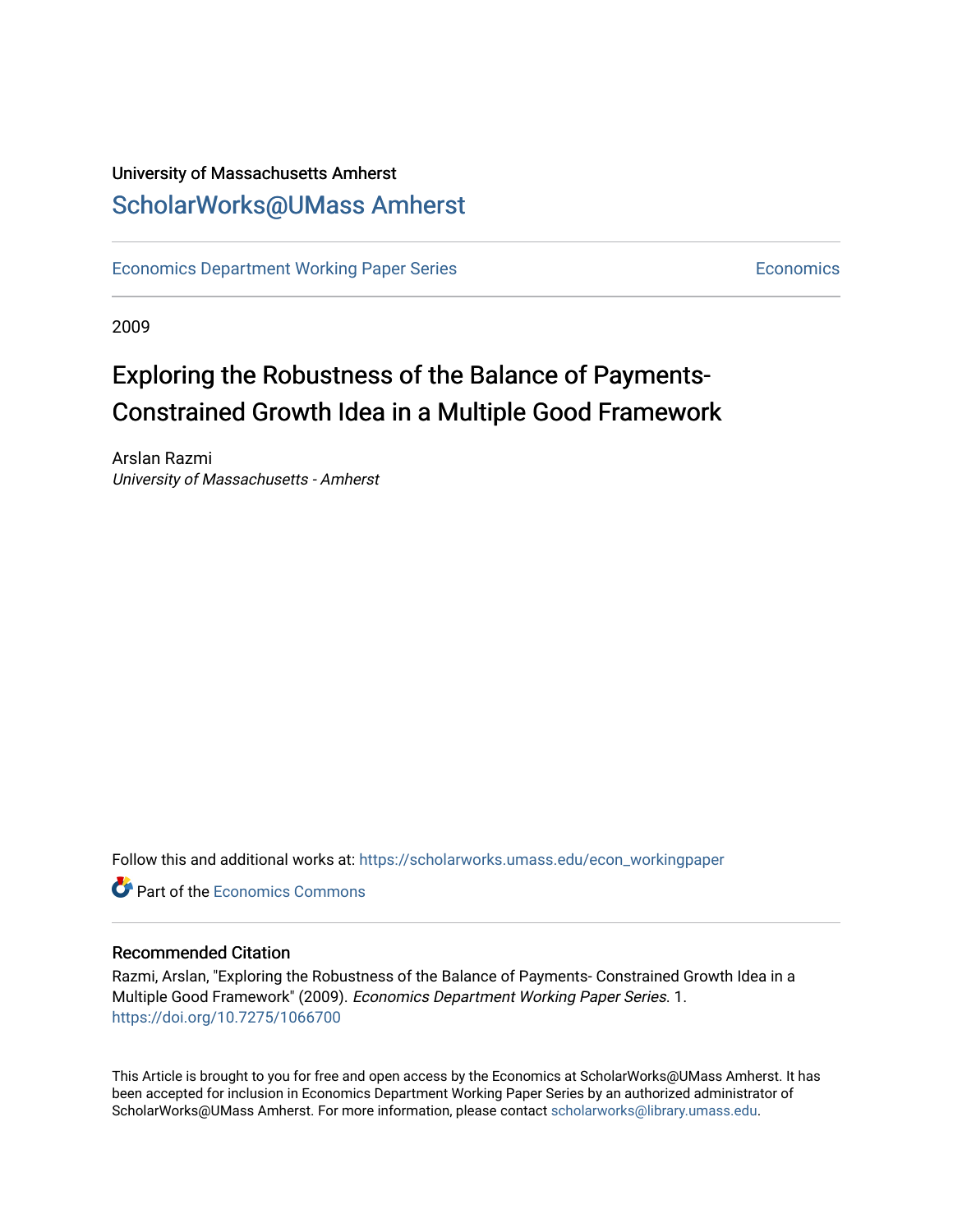# **DEPARTMENT OF ECONOMICS**

# **Working Paper**

**Exploring the Robustness of the Balance of Payments-Constrained Growth Idea in a Multiple Good Framework** 

by

Arslan Razmi

Working Paper 2009-10



# **UNIVERSITY OF MASSACHUSETTS AMHERST**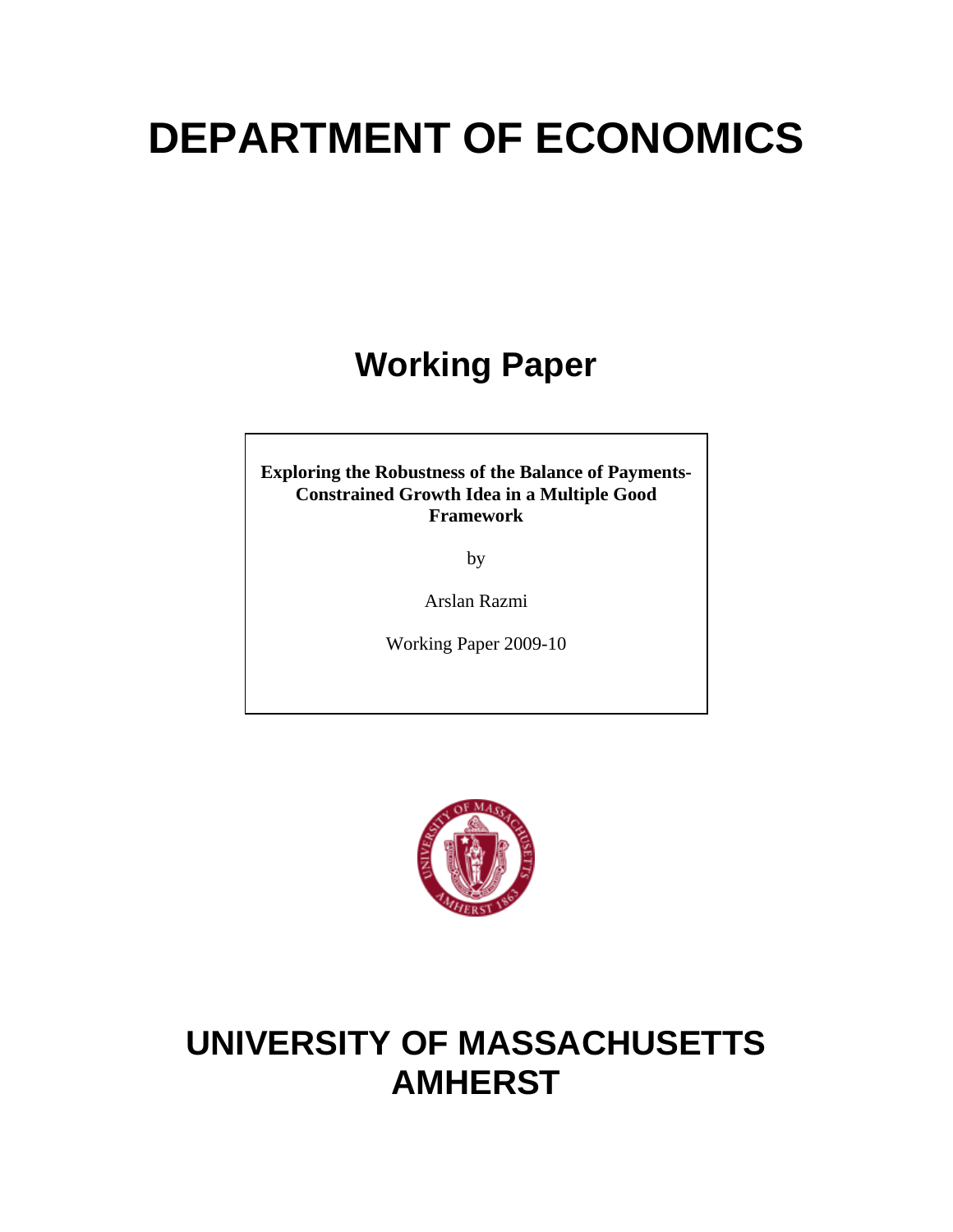# Exploring the Robustness of the Balance of Payments-Constrained Growth Idea in a Multiple Good Framework

Arslan Razmi

August 11, 2009

#### Abstract

This paper derives the balance of payments-constrained growth (BPCG) model as a special case of a three good framework that incorporates exportables, importables, and non-tradables. The conditions under which the canonical form of the BPCG rate can be derived are made explicit and the assumptions scrutinized. It is shown that the presence of nontradables, substitutability between exportables and importables, and incomplete specialization in expenditure generally dampen the externallyconstrained growth rate. These findings help explain why empirical estimates tend to overestimate the BPCG rate. Overall our findings underscore the observation that tests of the BPCG hypothesis are as much a test of the internal structure of the economy under consideration.

JEL Codes: F41, F43, O41

Keywords: Balance of payments-constrained growth model, non-tradables, demand-led growth, real exchange rates, terms of trade.

#### 1 Introduction and Motivation

The idea of a balance of payments constraint on growth has been a staple of much demand side-oriented growth theory, especially since Thirlwall (1979). This paper re-examines the balance of payments-constrained growth (BPCG) model using an extended setup that incorporates both supply and demand side considerations and yields Thirlwall's BPCG rate as a special case.

Thirlwall's and subsequent work by others in the BPCG tradition has interpreted the balance of payments constraint as originating from the demand

Department of Economics, University of Massachusetts at Amherst, Amherst, MA 01003; email: arazmi@econs.umass.edu; fax: (413) 545-2921; telephone: (413) 577-0785.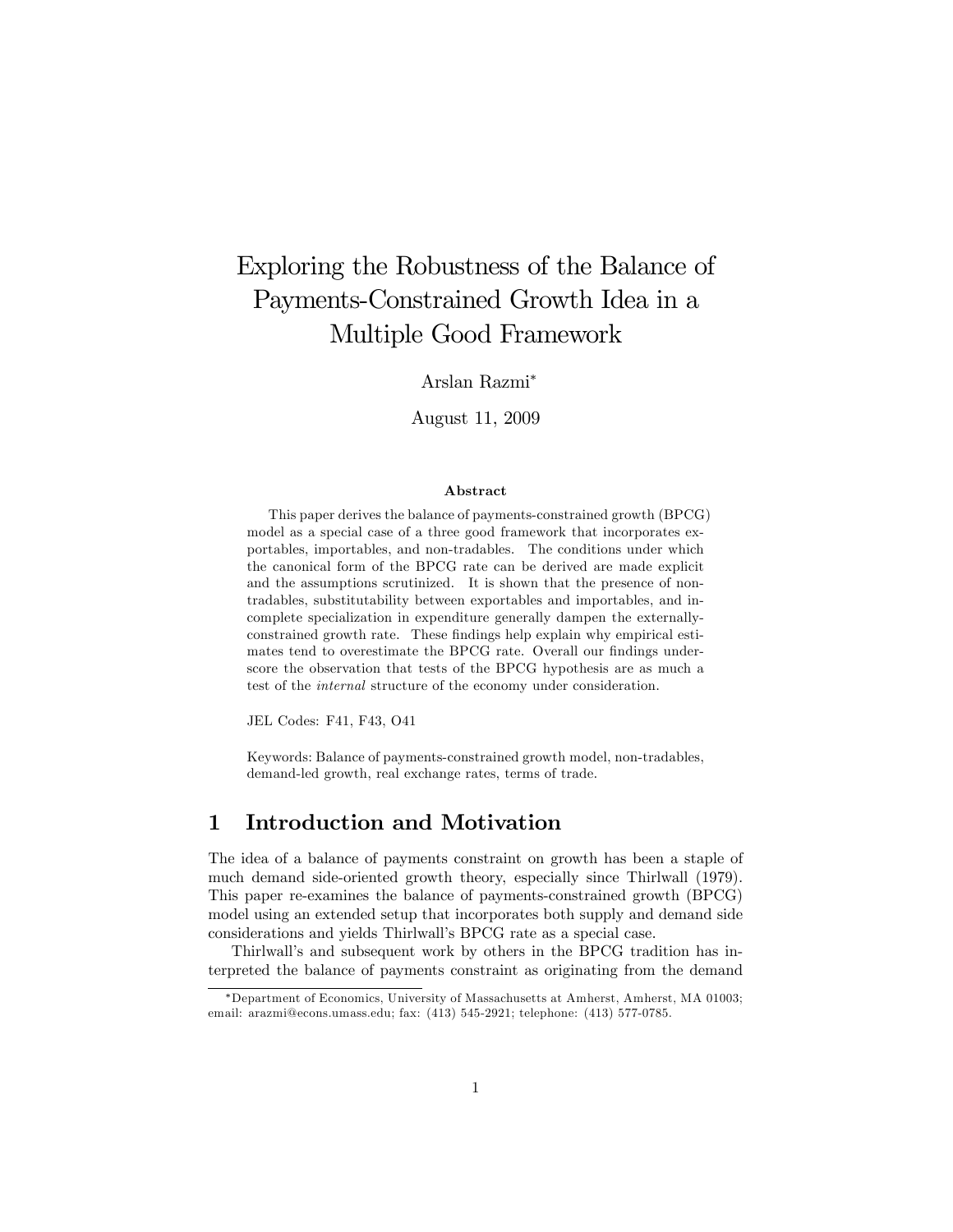side. In this sense, growth according to this tradition can be seen as external demand-led.<sup>1</sup> The BPCG growth rate, in its most general form, call it "BPCG1," includes both a relative price term and a term specified as the ratio of the income elasticity of demand for a countryís exports to the income elasticity of the countryís demand for imports times the rate of world income growth. Assuming the satisfaction of the Marshall-Lerner (or ML) condition, the constrained growth rate then becomes a negative function of a country's terms of trade. We show that this version of the BPCG hypothesis can only be derived if the terms of trade are considered exogenous and the exportable and non-tradable sector clearing conditions ignored. As we discuss below, these assumptions are problematic. A more restrictive form of the hypothesis,  $\mathrm{``BPCG2,''}$  ignores the relative price term. This is the definition of the BPCG rate that we term the "canonical" version in the following sections. The BPCG growth rate in its most concise version, call it "BPCG3," equals a country's rate of growth of exports divided by its income elasticity of demand for imports. This assumes that the rate of growth of exports equals the income elasticity of world demand for Home exports times the rate of world income growth. As shown below, however, in the presence of an independent exportable sector clearing condition based on the supply of and demand for exportables, the BPCG hypothesis cannot be stated in its most succinct form. This is because, in this case, the rate of growth of exports does not generally equal the income elasticity of world demand for a countryís exports times the rate of growth of world income.

Its parsimonious nature and sharp predictions make the BPCG framework an interesting point of departure for studying economic growth in open economies. However, like all interesting models, the BPCG model makes some sweeping assumptions. For example, foreign and domestic goods are supposed to be imperfect substitutes through a pair of constant elasticity of substitution functions, one each for exports and imports. As discussed below, importables (exportables) are implicitly assumed not to be produced (consumed) domestically. The distinction between exportables and exports, importables and imports, and tradables and non-tradables are thus ignored. Since non-tradables are excluded, real exchange rate changes, defined as changes in the relative price of non-tradables to tradables, cannot be factored into the analysis. This leaves important aspects pertaining to internal economic structure unexplored. The sectoral composition of the demand side boost to domestic income is ignored. The income and price elasticities of demand and supply are assumed given and the evolution of technology and preferences ignored. Moreover, supply side constraints are abstracted out of the framework, although it has been argued that the parameters of the model (i.e., the demand elasticities) partially capture supply side factors.<sup>2</sup>

We examine the logical consequences of introducing these complications. Conceptually, the BPCG hypothesis can be understood as incorporating two

 $1$ <sup>1</sup>The assumption of balanced trade means that growth in the BPCG framework cannot be seen simply as net export-led. An expansion of exports, however, creates room for income (and thus imports) to grow.

<sup>2</sup> See McCombie and Roberts (2002), for example.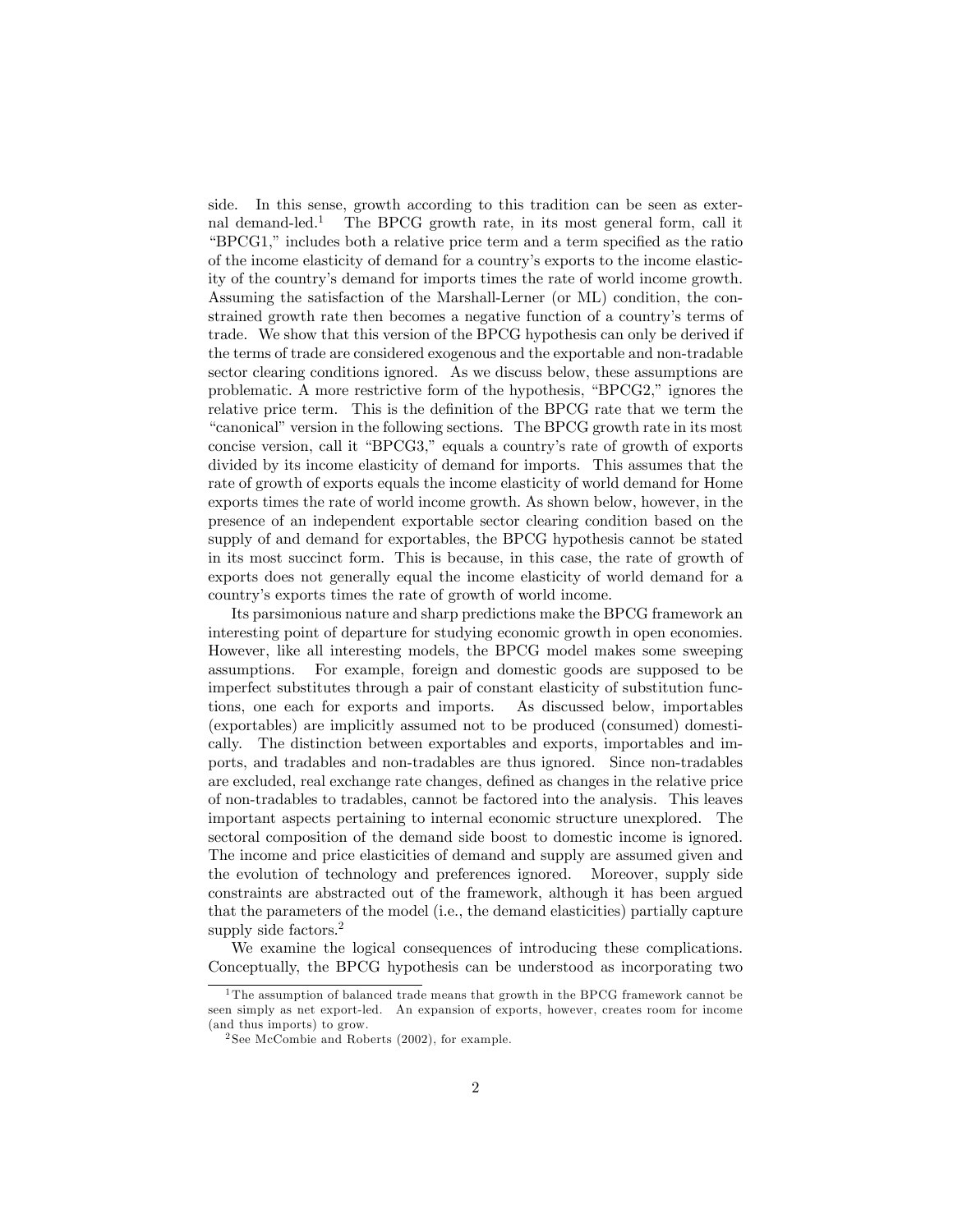sub-hypotheses: (1) that growth is constrained by the need to maintain the balance of payments, and (2) that the constraint on the balance of payments originates from Home demand for imports and foreign demand for Home exports. We maintain (1) while relaxing (2) to analyze the implications of incorporating non-tradables and supply side considerations. The aim is to make explicit the assumptions underlying the BPCG framework in order to analyze its robustness under alternative scenarios. To do this, we develop and analyze a three good framework. We show that the narrower version of the BPCG hypothesis that lacks the relative price term results as a special case under certain assumptions. The broader version that does include relative prices cannot be properly derived from the assumptions implicit in Thirlwall (1979) unless the terms of trade are assumed to be exogenous. As argued below, however, the inclusion of terms of trade in BPCG1 is problematic.

On a broader note, Thirlwall  $(1980)[p.421]$  states: "The fundamental proposition I wish to make is that no country or region (for very long) can grow faster than its balance-of-payments equilibrium growth rate unless it can continually finance' a rate of growth of imports in excess of the rate of growth of exports.<sup>"</sup> However, even with a trade balance constraint, the growth rate may not be constrained by world growth from the demand side. For example, productivity changes in the exportable, importable, or non-tradables sectors may loosen or tighten the constraint at a given rate of world demand growth. Under more general conditions, output growth need not necessarily be constrained by the growth of world demand, even if the trade balance condition binds. Indeed, as we show below, in the absence of substitution effects on the demand and supply sides, domestic growth becomes a negative function of the world growth rate in the presence of a trade balance constraint. Like Krugman and Taylor (1978), this underlines the perverse effects that can occur in the short run following an exogenous shock. Also, non-satisfaction of the Marshall-Lerner condition means that, under certain conditions, technological progress in the exportable sector can lead to "immiserizing growth," along the lines of Bhagwati (1958).

Even when domestic growth is a positive function of world growth, the constant of proportionality often involves more than the ratio of the two income elasticities. For example, a positive correlation between domestic and world income growth could either be due to the trade balance channel (perhaps due to the demand side considerations emphasized by the BPCG tradition or because of strong substitution effects on the supply side), or due to other factors such as common shocks to non-tradables at Home and abroad. An example of the latter would be the rising housing prices that led to consumption-led growth recently in many countries. Another would be a period of good weather that improves agricultural output globally in a world where trade barriers and/or phyto-sanitary requirements render agriculture largely non-tradable.

Thus, since a positive association between Home and world growth does not establish the BPCG channel, the BPCG hypothesis is really also a non-trivial test of the structure of the economy. Empirical tests of the BPCG hypothesis should ideally address these alternative hypotheses explicitly.

Thirlwall  $(1979)$ [p. 50] finds that "there is a general tendency for the es-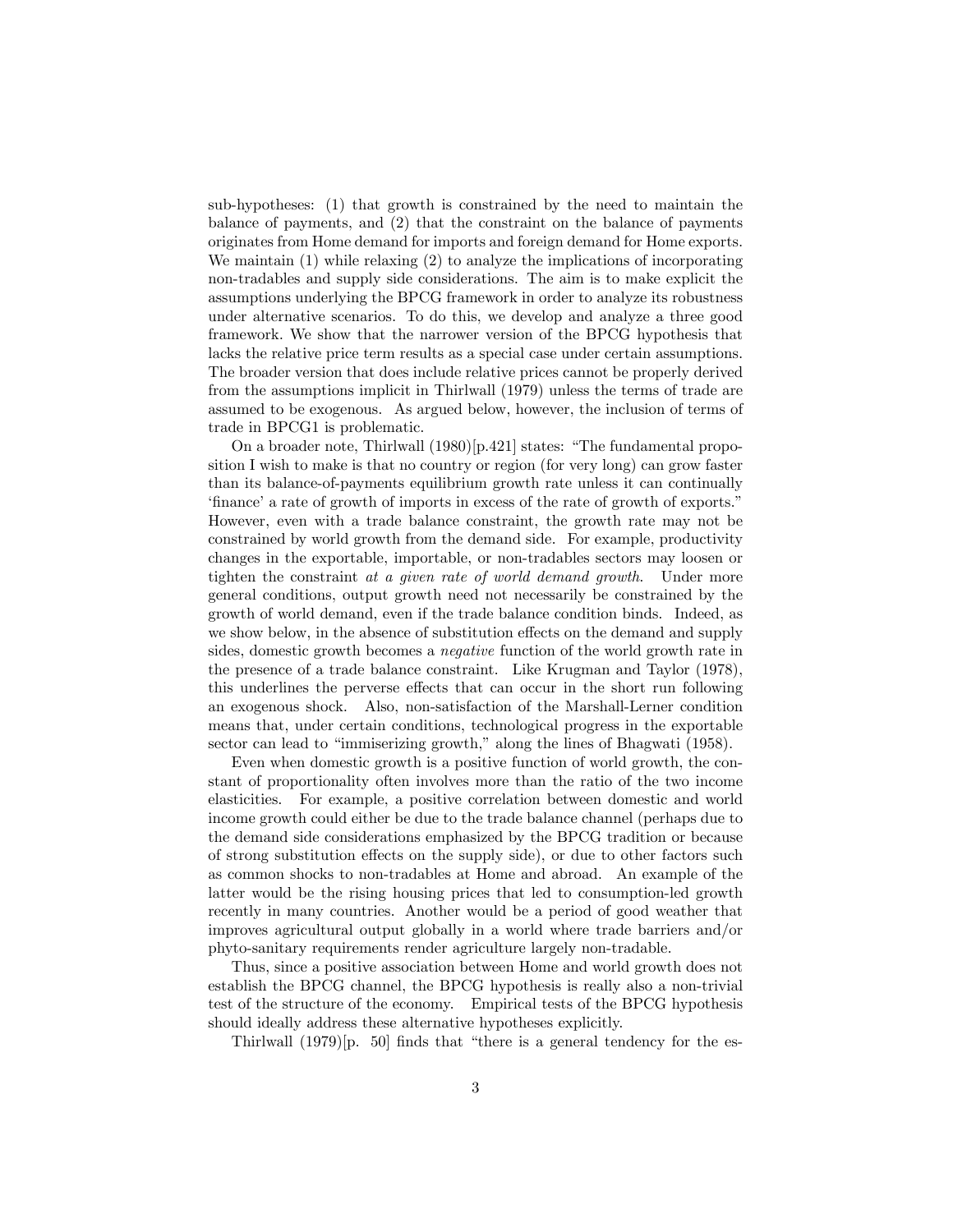timates of the balance of payments equilibrium growth to be higher than the actual growth rate, which, if true, would produce a balance of payments surplus." More recently, Perraton  $(2003)$  finds that the "weak" form of Thirlwall's hypothesis over-predicts the actual growth rate for all but one of the countries in the sample.<sup>3</sup> We show that the presence of non-tradables provides an alternative explanation for this finding. In other words, the incorporation of non-tradables in the model yields a growth rate consistent with balance of payments equilibrium that is significantly lower than that yielded by the BPCG hypothesis in its traditional versions. A corollary is that countries growing slower than the BPCG rate need not be running balance of payments surpluses. Furthermore, we show that the BPCG hypothesis in its typical versions can only be derived if we assume that the Home country does not produce the importable good. Relaxing this assumption and allowing for substitution in production and expenditure too could help bridge the gap between actual growth rates and empirically estimated BPCG ones.

While we do not carry out any empirical analysis, and some of our conclusions have been arrived at by other work, we provide a compact, unified framework to explore the strengths and weaknesses of the BPCG idea, and help sharpen empirical questions. The next section introduces the three sector framework that we utilize for our analysis. Section 3 then derives the ìcanonicalî BPCG hypothesis after imposing rather restrictive conditions on the framework. Section 4 derives the BPCG hypothesis from a more general set-up and then explores the effects of various shocks under different sets of assumptions. Section 5 then further loosens the restrictions and examines the consequences of substitutability in consumption and production between tradables and non-tradables with the help of simulation exercises. The logical progression from Section 3 to Section 5 roughly involves moving in the direction of greater generality, mainly to facilitate intuition. Finally, Section 6 concludes.

#### 2 A three good model

In the discussion below, the *subscripts*  $N$ ,  $X$  and  $M$  refer to non-traded goods, exportables, and importables, respectively. Table 1 provides concise definitions of the variables employed.

We begin by specifying a general model in which all three goods are substitutable in consumption and production. Later sections then explore the properties of the model and analyze the assumptions under which the balance of payments constraint, as captured by world demand for our exports and our demand for imports, is valid. Consistent with the BPCG framework, throughout we assume less than full employment of resources (so that there is slack in the factor markets and output can be increased in response to higher demand without a one-to-one trade-off between the employment of labor in different

<sup>&</sup>lt;sup>3</sup>The sample consists of developing countries. The paper reaches similar conclusions for the "strong form." The "strong" and "weak" forms of the hypothesis correspond to our BPCG2 and BPCG3, respectively.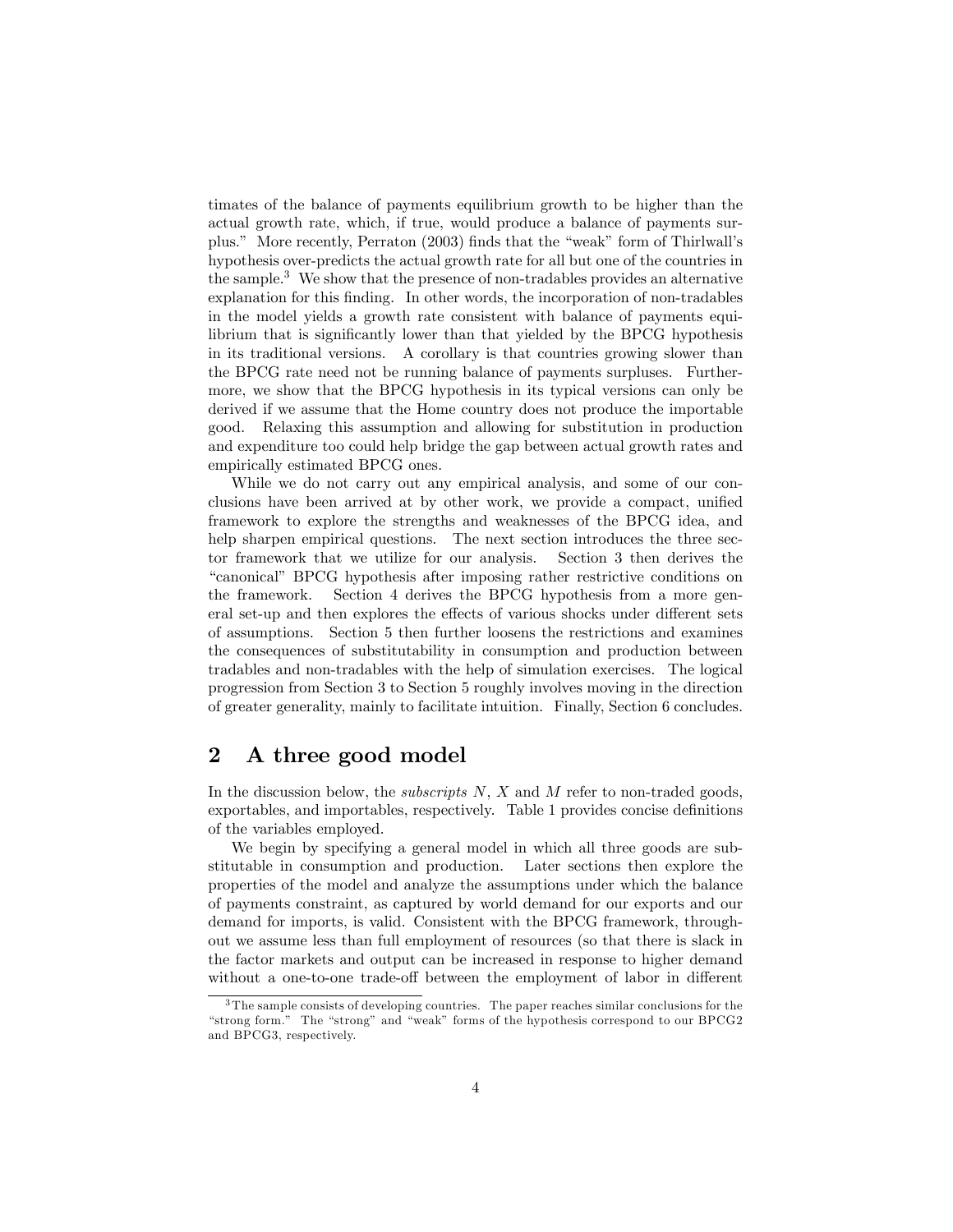|                            | Table 1: Definitions of variables                                      |
|----------------------------|------------------------------------------------------------------------|
| Variable                   | Definition $(i = N, X, M$ and $k = N, X$ )                             |
| Y                          | Aggregate real domestic output                                         |
| E                          | Aggregate real domestic expenditure                                    |
| $Y_i$                      | Real output of sector i                                                |
| $E_i$                      | Real domestic expenditure on sector i's output                         |
| $P_i$                      | Nominal price per unit of sector $i$ 's output                         |
| $p_i$                      | Price per unit of sector $i$ 's output relative to that of importables |
|                            | $p_x$ =terms of trade and $p_N$ =real exchange rate                    |
| $M^*$                      | Foreign demand for Home exports                                        |
| $\boldsymbol{X}$           | Home supply of exports                                                 |
| $\overline{M}$             | Home demand for imports                                                |
| Z                          | World income or expenditure                                            |
| $\alpha_i$                 | Demand shock to sector i                                               |
| $\beta_i$                  | Supply shock to sector $i$                                             |
| $\theta_X$                 | Export share of total exportable production                            |
| $\theta_M$                 | Import share of total importable consumption                           |
| $\eta_i$                   | Expenditure elasticity of demand for sector $i$ 's output              |
| $\eta_z^*$                 | Foreign income elasticity of demand for Home exports                   |
| $\sigma_{ii}, \sigma_{ik}$ | Own- and cross-price supply elasticity of sector $i$ 's output         |
| $\delta_{ii}, \delta_{ik}$ | Own- and cross-price demand elasticity for sector $i$ 's output        |

sectors).<sup>4</sup>

Consider an economy in which the Home country, or simply Home, produces a non-tradable good, an exportable good, and an importable good. Home consumers face a perfectly elastic import supply curve. The relative price of exportables is assumed to adjust, by contrast, to match supply and demand in the exportable sector. Thus, while the country is invariably small on the import side, this is not generally true on the export side. This assumption, apart from simplifying the analysis, also reflects the stylized fact that countries tend to be larger on the export side than on the import side. As we will see below, it leads to the conclusion that, in the presence of a binding external constraint, the consequence of an external demand side boost for domestic income growth is ambiguous, and could even be negative. Since  $P_X$  and  $P_N$  are both allowed to vary endogenously in the following sections, it will be notationally convenient to denominate all prices in terms of the importable good. Thus,  $p_N = P_N / P_M$ and  $p_X = P_X/P_M$ . We use the terms "real exchange rate" and "terms of trade," respectively, for these ratios. Our general set-up can be captured with the help of the following behavioral equations and equilibrium conditions.

<sup>&</sup>lt;sup>4</sup>The presence of slack in the factor markets raises a question about the degree of substitutability on the production side. In other words, why would  $Y_i$  be functions of  $p_i$  if firms can simply utilize unemployed resources to expand production in response to higher demand? However, even in the presence of slack, relative price changes lead to changes in relative sectoral profitability, encouraging firms to shift resources.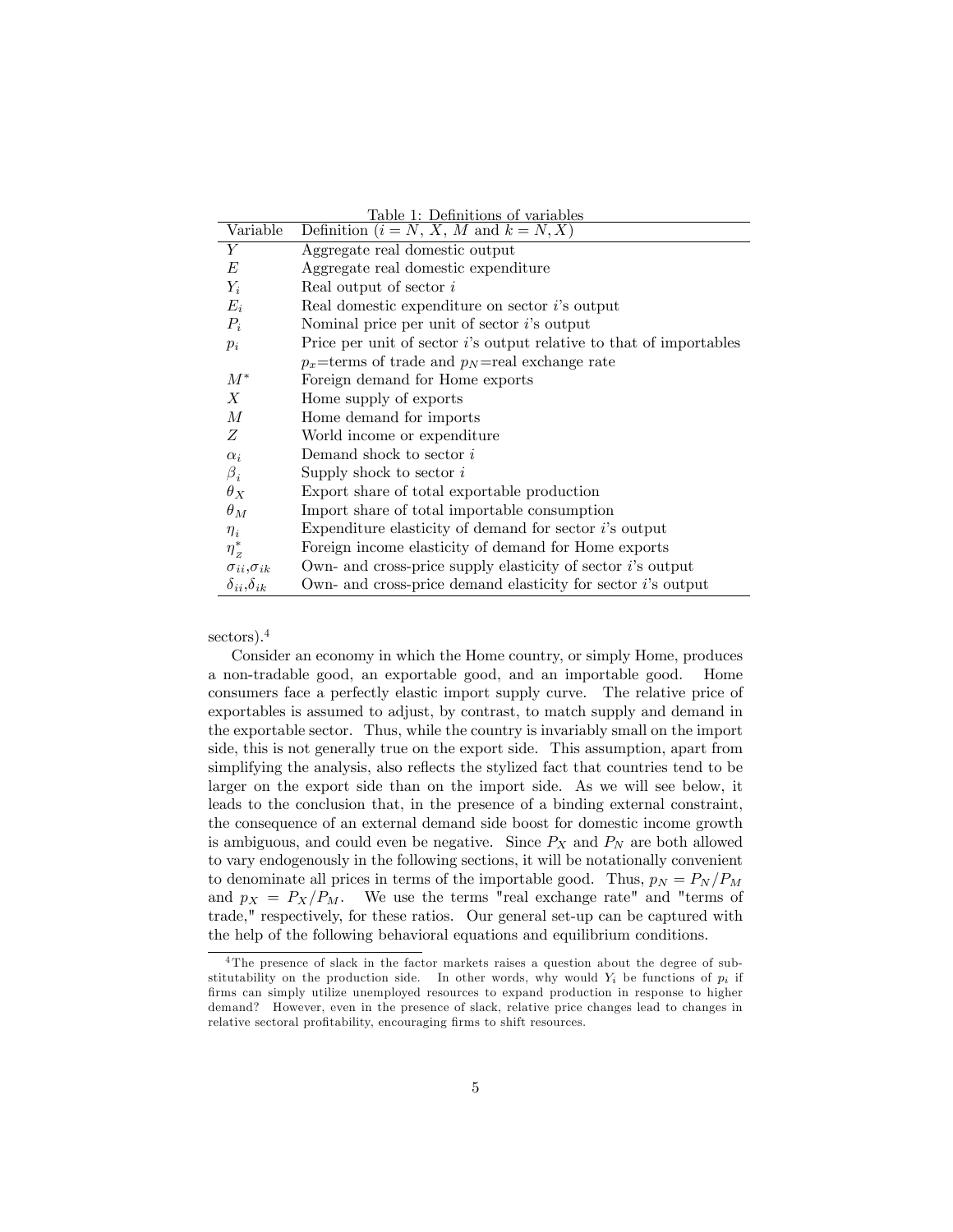$$
E_N = E_N(E, p_X, p_N; \alpha_N); \ E_{N1}, \ E_{N2}, \ E_{N4} > 0, E_{N3} < 0 \tag{1}
$$

$$
E_X = E_X(E, p_X, p_N; \alpha_X); \ E_{X1}, \ E_{X3}, \ E_{X4} > 0, \ E_{X2} < 0 \tag{2}
$$

$$
E_M = E_M(E, p_X, p_N; \alpha_M); \ E_{M1}, \ E_{M2}, \ E_{M3}, \ E_{M4} > 0 \tag{3}
$$

$$
Y_N = Y_N(p_X, p_N; \beta_N); \ Y_{N2}, \ Y_{N3} > 0, \ Y_{N1} < 0 \tag{4}
$$

$$
Y_X = Y_X(p_X, p_N; \beta_X); \ Y_{X1}, Y_{X3} > 0, \ Y_{X2} < 0 \tag{5}
$$

$$
Y_M = Y_M(p_X, p_N; \beta_M); \ Y_{M3} > 0, \ Y_{M1}, Y_{M2} < 0 \tag{6}
$$

$$
X = Y_X - E_X \tag{7}
$$

$$
M^* = M^*(p_X, Z); M_1^* < 0, M_2^* > 0
$$
 (8)

$$
Y_N = E_N \tag{9}
$$

$$
M = E_M - Y_M \tag{10}
$$

$$
X = M^* \tag{11}
$$

$$
Y_M + p_X Y_X + p_N Y_N = E_M + p_X E_X + p_N E_N \tag{12}
$$

$$
p_X M^* = M \tag{13}
$$

where, by definition,  $Y = Y_M + p_X Y_X + p_N Y_N$  and  $E = E_M + p_X E_X + p_N E_N$ . Equations  $(1)-(3)$  define the sectoral expenditure functions, which are functions of relative prices, aggregate expenditure, and exogenous parameters. Equations (4)-(6) specify the sectoral output functions. We implicitly assume that aggregate income Y identically equals aggregate expenditure E.

Looked at from the supply side, exports are the difference between domestic output and consumption of exportables (equation (7)) while analyzed from the demand side, exports are determined by world demand for exportables, which is a function of the terms of trade  $p<sub>X</sub>$  and world income Z (equation (8)). Finally, eqs. (9)-(13) constitute the equilibrium conditions, respectively, for: (i) the non-tradable goods sector, (ii) the importable goods sector, (iii) the exportable goods sector, (iv) the aggregate (macro) economy, and  $(v)$  the trade balance. As shown in the appendix, only four of these conditions are independent.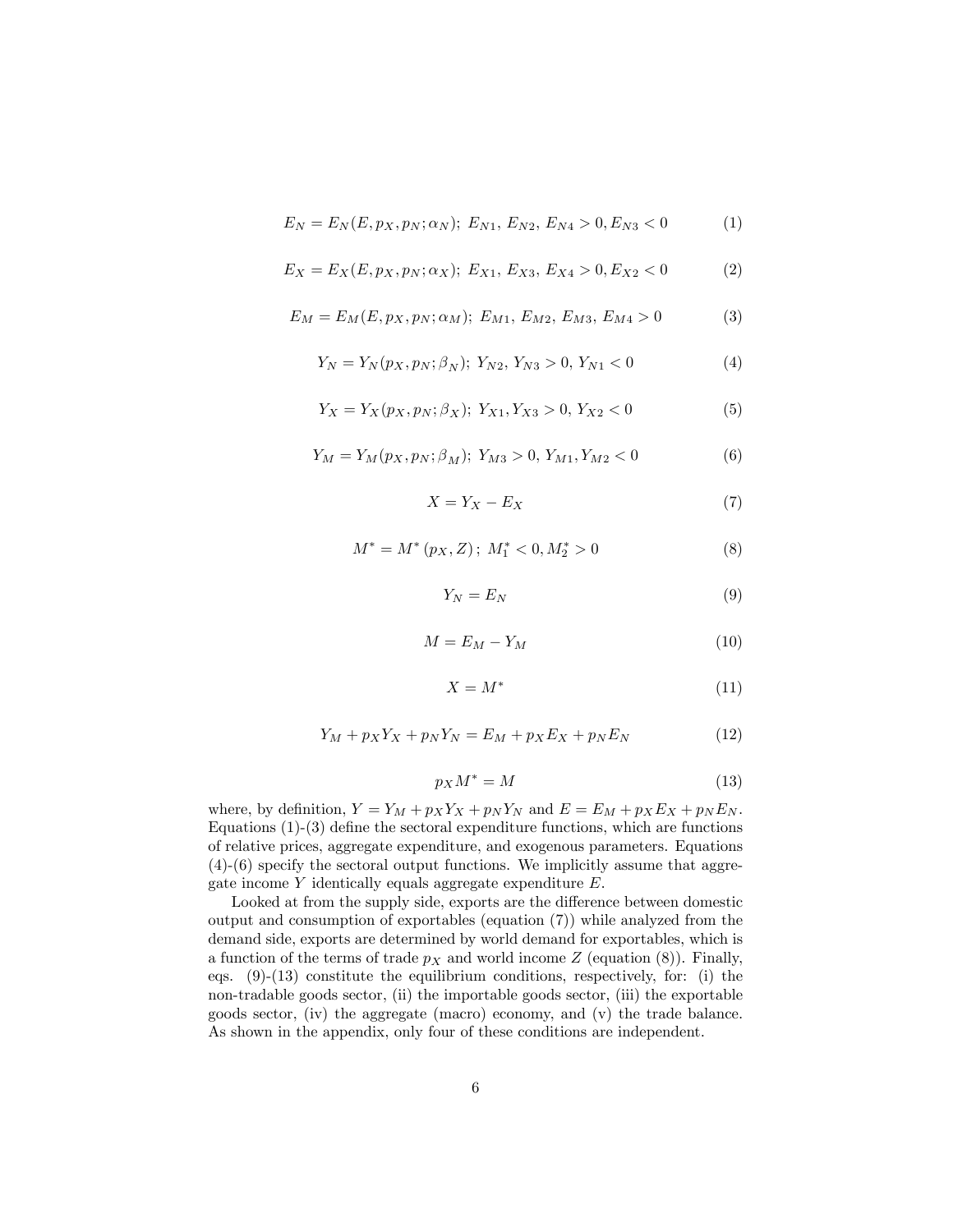Our set-up assumes that the economy is a price taker in the international market for the importable good, and that  $M$  adjusts instantaneously to clear this market domestically.<sup>5</sup> Further, in order to simplify the analysis and intuition, we assume that the price of non-tradables adjusts instantaneously to clear the non-tradable market in response to changes in aggregate expenditure and the terms of trade. In other words,  $E$  and  $p<sub>X</sub>$  are determined simultaneously by the trade balance and the exportable sector equilibrium condition, while  $p_N$ adjusts in response to clear the non-traded sector at the new values of these variables.<sup>6</sup> This requires that  $p_N$  be a differentiable function of E and  $p_X$ . Using eqs.  $(1)$ ,  $(4)$ , and  $(9)$  yields, after log-linearization and differentiation (in order to maintain consistency with the BPCG framework),

$$
\hat{p}_N = \frac{1}{\sigma_{NN} + \delta_{NN}} [\eta_N \hat{Y} + (\sigma_{NX} + \delta_{NX}) \hat{p}_X + \hat{\alpha}_N - \hat{\beta}_N]
$$
(14)

or,

$$
\hat{p}_N = \hat{p}_N(\hat{\hat{Y}}, \hat{\hat{p}_X}, \hat{\hat{\alpha}}_N, \hat{\hat{\beta}}_N)
$$

where hats or circumflexes denote growth rates. The intuition underlying these signs is simple. An increase in the relative price of exportables or a rise in aggregate expenditure or a positive demand shock creates excess demand for non-tradables due both to income and substitution effects. The relative price of non-tradables must rise in order to remove the excess demand. A supply side shock, on the other hand, creates an excess supply of non-tradables, putting downward pressure on their relative price.

The system of equations  $(1)-(13)$  can now be reduced to two equilibrium conditions in two variables  $(\tilde{Y}$  and  $\hat{p}_X$ ). Substituting (2), (5), (7), and (8) into the exportable sector clearing condition (i.e., equation (11)), yields, after log differentiation, the following excess demand condition:

$$
(1 - \theta_X)\eta_X \hat{Y} - [\sigma_{XX} + (1 - \theta_X)\delta_{XX} + \theta_X \delta_X^*]\hat{p}_X + [\sigma_{XN} + (1 - \theta_X)\delta_{XN}]\hat{p}_N
$$

$$
+ (1 - \theta_X)\hat{\alpha}_X - \hat{\beta}_X + \theta_X \eta_Z^* \hat{Z} = 0 \quad (15)
$$

Similarly, substituting (3), (6), (8), and (10) into the trade balance condition  $(i.e., equation (13)), yields, after log differentiation, the following expression for$ the trade deficit:

$$
\eta_M \hat{Y} + [(1 - \theta_M)\sigma_{MX} + \delta_{MX} - \theta_M(1 - \delta_X^*)]\hat{p}_X + [(1 - \theta_M)\sigma_{MN} + \delta_{MN}]\hat{p}_N
$$

$$
+ \hat{\alpha}_M - (1 - \theta_M)\hat{\beta}_M - \theta_M\eta_Z^*\hat{Z} = 0 \quad (16)
$$

 $5$ Put differently, equation (10) holds continuously.

 ${}^6$ Relaxing this assumption would involve solving our system as a  $3 \times 3$  system of simultaneous equations, which would yield the same results but the intuition would be harder to convey.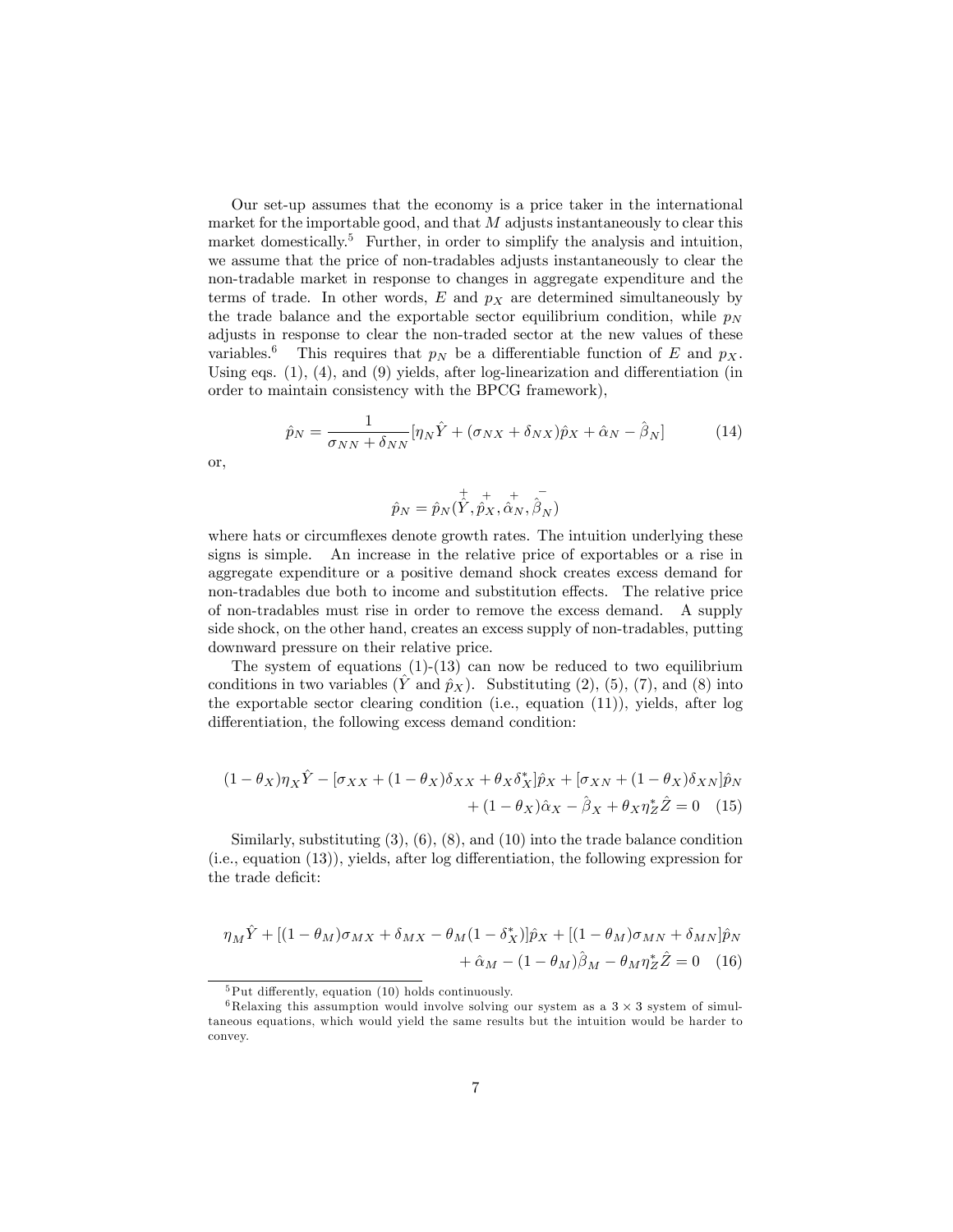Finally, utilizing the assumption that the non-traded sector clears continuously allows us to substitute from equation (14) into eqs. (15) and (16) and collect terms to yield:

$$
\left[ (1 - \theta_X) \eta_X + \frac{\sigma_{XN} + (1 - \theta_X) \delta_{XN}}{\sigma_{NN} + \delta_{NN}} \eta_N \right] \hat{Y} - \left\{ \sigma_{XX} + (1 - \theta_X) \delta_{XX} + \theta_X \delta_X^* - \frac{\sigma_{NX} + \delta_{NX}}{\sigma_{NN} + \delta_{NN}} [\sigma_{XN} + (1 - \theta_X) \delta_{XN}] \right\} \hat{p}_X + \frac{\sigma_{XN} + (1 - \theta_X) \delta_{XN}}{\sigma_{NN} + \delta_{NN}} (\hat{\alpha}_N - \hat{\beta}_N) + (1 - \theta_X) \hat{\alpha}_X - \hat{\beta}_X + \theta_X \eta_Z^* \hat{Z} = 0 \quad (17)
$$

$$
\left[\eta_M + \frac{(1 - \theta_M)\sigma_{MN} + \delta_{MN}}{\sigma_{NN} + \delta_{NN}} \eta_N\right] \hat{Y} + \left\{ (1 - \theta_M)\sigma_{MX} + \delta_{MX} - \theta_M(1 - \delta_X^*) + \frac{\sigma_{NX} + \delta_{NX}}{\sigma_{NN} + \delta_{NN}} [(1 - \theta_M)\sigma_{MN} + \delta_{MN}] \right\} \hat{p}_X + \frac{(1 - \theta_M)\sigma_{MN} + \delta_{MN}}{\sigma_{NN} + \delta_{NN}} (\hat{\alpha}_N - \hat{\beta}_N) + \hat{\alpha}_M - (1 - \theta_M)\hat{\beta}_M - \theta_M \eta_Z^* \hat{Z} = 0 \quad (18)
$$

Equations (17) and (18) constitute our general system. The following sections present the solutions under specific assumptions and often in implicit form. The Appendix presents the general solutions. Table 2 summarizes the key comparative static results.

### 3 The "canonical" BPCG case

Before we solve our system under various scenarios, notice that the BPCG model, as derived originally by Thirlwall (1979), ignores equation (17). In other words, specification only of an export *demand* function implies the absence of an independent exportable sector clearing condition. We discuss this assumption shortly. For now let us assume that, for one reason or another, equation (17) can be ignored. This requires that the terms of trade be exogenous, so that we have one equilibrium condition (the trade balance one) in one variable  $(Y)$ . Furthermore, assume that (1) either there is no substitutability in production or expenditure between tradables and non-tradables (i.e.,  $\sigma_{MN} = \sigma_{XN} = \sigma_{NM} =$  $\sigma_{NX} = \delta_{MN} = \delta_{XN} = \delta_{NM} = \delta_{NX} = 0$  or the price of non-tradables is fixed  $(\hat{p}_N = 0)$ , (2) importables are not produced at Home ( $\theta_M = 1$ ), and (3) there are no demand side shocks in the importable sector  $(\hat{\alpha}_M = \hat{\beta}_M = 0)$ . Under these conditions our system, now consisting only of equation (16) minus the term containing  $\hat{p}_N$ , reduces to the BPCG1 solution:

$$
\hat{Y}_{BPCG1} = \frac{- (\delta_{MX} + \delta_X^* - 1)\hat{p}_X + \eta_Z^* \hat{Z}}{\eta_M} \tag{19}
$$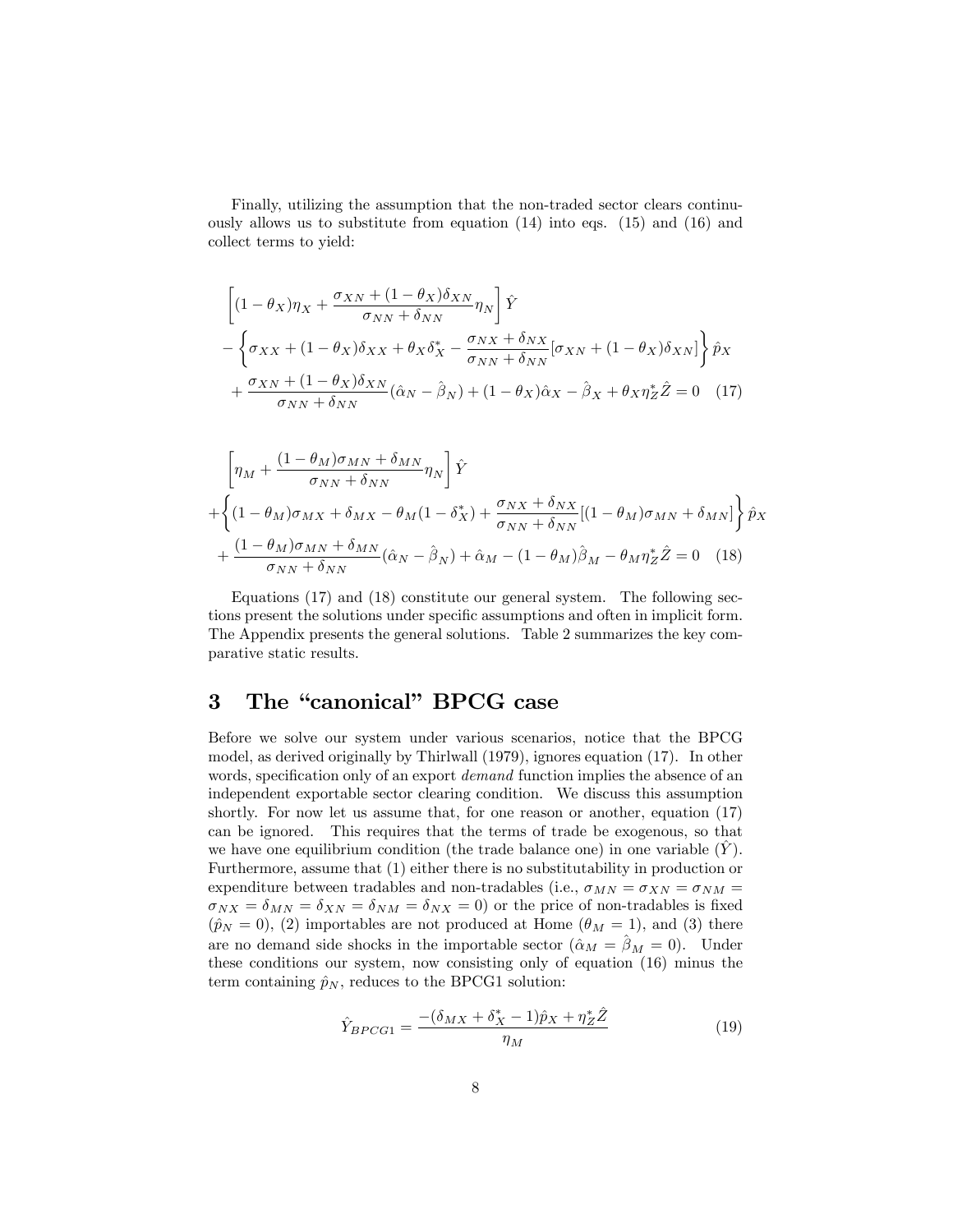The term inside brackets on the right hand side is simply the ML condition as long as we retain assumption  $(2)$ .<sup>7</sup> Assuming further, following Thirlwall (1979), either constant terms of trade or that the Marshall-Lerner condition is exactly satisfied (so that  $\delta_{MX} + \delta_X^* = 1$ ) yields the BPCG2 solution. That is,

$$
\hat{Y}_{BPCG2} = \frac{\eta_Z^*}{\eta_M} \hat{Z}
$$
\n(20)

Thus, the growth rate of our economy is a function of the growth rate of world income, the constant of proportionality being given by the ratio of the foreign elasticity of demand for Home goods divided by the Home elasticity of demand for foreign goods.<sup>8</sup> This, incidentally, is what Perraton  $(2003)$  terms the "strong" form of the BPCG hypothesis.

If assumption (3) is relaxed, supply and demand side shocks in the importable sector have a positive and negative impact on the domestic growth rate, respectively.<sup>9</sup> This reflects the trade balance constraint. The only difference from the canonical framework is that our set-up allows us to analyze the impact of changes in the evolution of preferences and technology explicitly, whereas the former only incorporates the levels of these parameters.

Given that the relative price of exportables is exogenous, we can, therefore, derive the BPCG hypothesis in its most concise form, BPCG3, which Perraton  $(2003)$  terms the "weak" form of the BPCG hypothesis.<sup>10</sup>

$$
\hat{Y}_{BPCG3} = \frac{1}{\eta_M} \hat{X}
$$
\n(21)

A few words about this set-up are in order here. Ignoring equation (17) while deriving BPCG1 can only be valid if the terms of trade are assumed to be exogenous.<sup>11</sup> This is due to the fact that, as long as the terms of trade are endogenous, relative prices and quantities are determined simultaneously, and, therefore, BPCG1 cannot be derived (although BPCG2 can, under the

<sup>&</sup>lt;sup>7</sup>The ML condition pertains to the sum of the Home elasticity of demand for imports and foreign elasticity of demand for Home exports. Without assumption (2), the expression above can no longer be termed the ML condition since  $\delta_{MX}$  is now the elasticity of substitution between exportables and importables at Home rather than the price elasticity of demand for imports.

 $8$ Alternatively we would get the same result if we continue to assume  $(2)$  and  $(3)$  in addition to assuming that the sum of thr own-price supply elasticities of supply and expenditure in the non-tradable sector is infinitely high.

<sup>9</sup> Such shocks in the exportable sector would have no impact on output growth, since the canonical framework rules out an indepedent exportable sector clearing condition. In other words, the export market clearing condition is ruled out as exports are determined solely by international demand. This rules out, among other things, "immiserizing growth" caused by technological growth in the exportable sector.

<sup>&</sup>lt;sup>10</sup> Thirlwall (1979) derived this by assuming that either the ML condition is *exactly* satisfied or  $\hat{p}_X = 0$ . However, McGregor and Swales (1985) correctly point out that it is only the satisfaction of the latter condition that enables us to derive BPCG3. If only the former condition is satisfied, then BPCG2 can be derived from BPCG1 but BPCG3 cannot, since in this case  $\hat{X} = -\delta_X^* \hat{p}_X + \eta_Z^* \hat{Z}$ .

<sup>&</sup>lt;sup>11</sup> In other words,  $\hat{p}_x = 0$  barring exogenous shocks.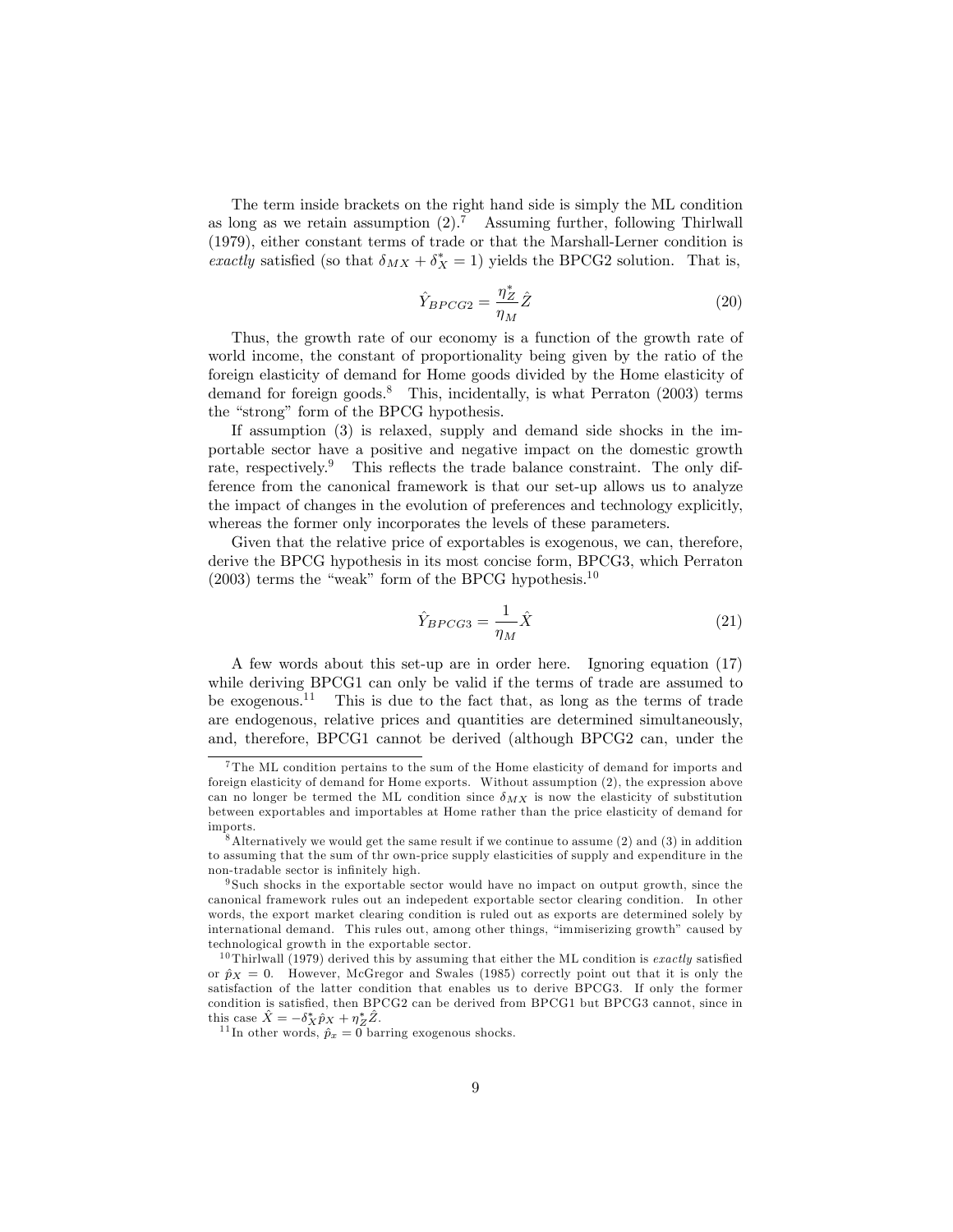assumption that the own-price elasticity of exports is infinite; more on this in Section 4.1). Exogenous terms of trade typically imply that Home is a small country, and that, therefore, the price elasticity of foreign demand for Home exportables is infinite. But this does not sit well with the assumption typically made while deriving the BPCG hypothesis that exports and imports are imperfect substitutes (and hence domestic producers face a downward sloping demand curve). If, on the other hand, Home exporters are price-setters in a setting where Home's own-price supply elasticity of exportables is infinite, then the exogeneity of the terms of trade implies that Home producers set prices in foreign currency, letting domestic prices vary in response to nominal exchange rate changes. In other words, Home firms practice local currency pricing (LCP). The underlying pricing mechanism appears to involve mark-up pricing with zero pass-through into foreign prices. However, exchange rate pass-through into export prices tends to be far from zero, especially in the long run.<sup>12</sup> A pricing to market (PTM) assumption cannot be made either since it is being assumed that the Home country is specialized in consumption and production. We postpone derivation of the canonical BPCG hypothesis in the presence of an independent exportable clearing condition to Section 4.1, where we show that BPCG1 cannot be properly derived from our system of equations even if the own-price supply elasticity of exportables is infinite.

If assumption (2) is relaxed so that importables are consumed at Home, then specifying constant terms of trade yields the following modified form of equation (20):

$$
\hat{Y} = \theta_M \frac{\eta_Z^*}{\eta_M} \hat{Z}
$$
\n(22)

Thus, the balance of payments constrained growth rate now becomes a positive function of the proportion of the expenditure on importables that falls on goods produced abroad. In a mercantilist utopia where all importables are produced at Home (so that  $\theta_M = 0$ ), an increase in world expenditures on Home goods has no impact on domestic growth. This somewhat counterintuitive result provides a nice illustration of the BPCG logic: an increase in world demand for

$$
P = (Wa)^{\gamma} (EP^*)^{1-\gamma}
$$

 $12$  See, for example, Campa and Goldberg (2005). Obstfeld and Rogoff (2000) find that, contrary to what one would expect in the presence of LCP pricing, nominal depreciation tends to be associated with deteriorating terms of trade.

A formal way to explore the issue is to utilize the typical specification of price setting in a monopolistic environment. Suppose that labor is the only factor of production and a denotes the unit labor coefficient. Then, letting the price elasticity of demand be represented by  $\delta$ , a price setting equation would typically assume the form

where P and  $P^*$  denote the domestic and foreign price, respectively, and  $\gamma$  and  $1-\gamma$  represent the weights placed on domestic costs and foreign competition, respectively. The case where  $\gamma = 0$  represents the small country scenario, in which case exports are determined from the supply side. If  $\gamma = 1$ , by contrast, foreign competition does not matter. This assumption is not consistent with the imperfect substitutes speciÖcation used for the export and import equations while deriving the BPCG model. Given a fixed unit labor cost,  $\hat{P} - \hat{E} - \hat{P}^*$  equals zero only when  $\gamma = 0$ . When this is not the case,  $\hat{P} = (1 - \gamma)(\hat{E} + \hat{P}^*)$ .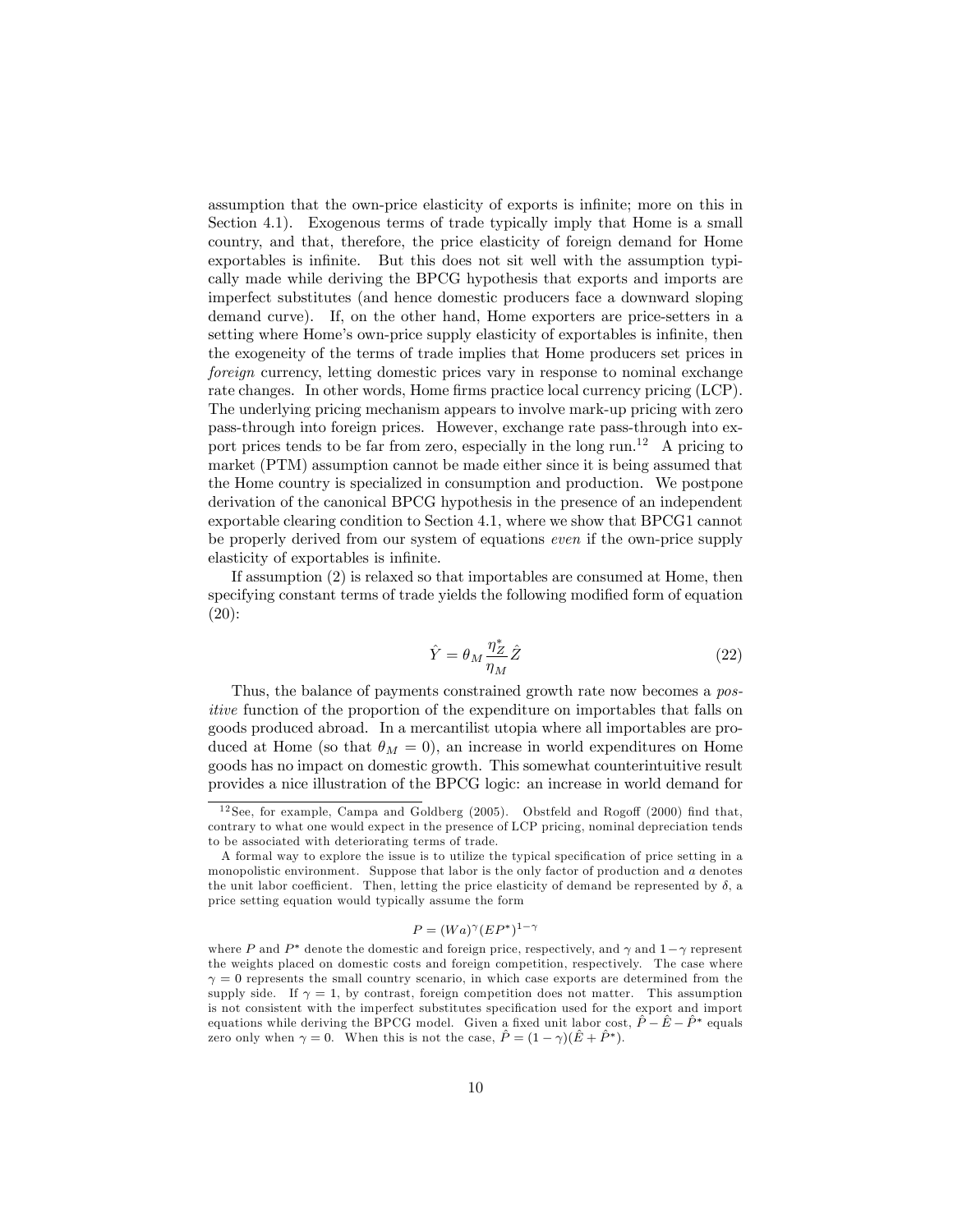Home exports creates room for Home to spend more on imports while maintaining balanced trade. The lower the initial proportion of importables that is purchased from abroad, the lower the proportional expansion in domestic expenditures on importables required to maintain balanced trade. With a given  $\eta_M$ , the latter, in turn, translates into a smaller required expansion of aggregate expenditure and income. Notice also that, to the best of our knowledge, all existing estimates of the BPCG hypothesis implicitly assume that  $\theta_M = 1$ . If  $\theta_M < 1$ , which is almost always true, empirical estimates would deliver a BPCG rate higher than the actual growth rate of the economy that is consistent with external balance.<sup>13</sup>

Finally, if assumption (1) is relaxed, equation (18) tells us that a concurrent productivity shock that occurs in the non-tradable sector at Home raises the constrained growth rate, but this is not due to an increase in world demand. Rather, the excess supply of non-tradables created leads to a depreciation of the real exchange rate (that is, a decline in the relative price of non-tradables via equation (14)), which shifts domestic demand towards non-tradables, thus lowering net Home demand for importables. This in turn helps loosen the external constraint.

## 4 When non-tradables and tradables are not substitutes

Now let us reintroduce the exportable sector clearing condition by reverting to our system of equations (17) and (18). Consider a simple economy where the elasticity of substitution between non-tradables and exportables on the one hand, and between non-tradables and importables on the other is zero, both on the demand and supply sides.<sup>14</sup> These assumptions simplify the system by essentially reducing it to equations (15) and (16) minus the terms that include  $\hat{p}_N$ . In this case, the effect of world income growth on domestic (external account-constrained) growth is ambiguous. If, for example, foreign demand for Home products is relatively price elastic  $(\delta_X^* > 1)$ , then it can be shown that:

$$
\hat{Y} = \hat{Y}(\stackrel{+/-}{\hat{Z}},\stackrel{-}{\hat{\alpha}_M},\stackrel{+}{\hat{\beta}_M},\stackrel{-}{\hat{\alpha}_X},\stackrel{+}{\hat{\beta}_X})
$$

and,

$$
\hat{p}_X = \hat{p}_X(\overset{+}{\hat{Z}}, \overset{-}{\hat{\alpha}_M}, \overset{+}{\hat{\beta}_M}, \overset{+}{\hat{\alpha}_X}, \overset{-}{\hat{\beta}_X})
$$

Further simplifying assumptions are required to derive the BPCG result.

 $13$  This result is nicely illustrated later for the general case by Figure 3.

<sup>1 4</sup>Alternatively, one could assume that the price of non-tradables remains constant, or equivalently, given equation (14), and in the absence of demand or supply side shocks in the non-tradable sector, that non-tradables and exportables are not substitutes on the demand or supply sides, and that the income elasticity of demand for non-tradables is zero. Finally, one would get the same results if one assumes that the sum of own price elasticities of demand for and supply of non-tradables is infinite.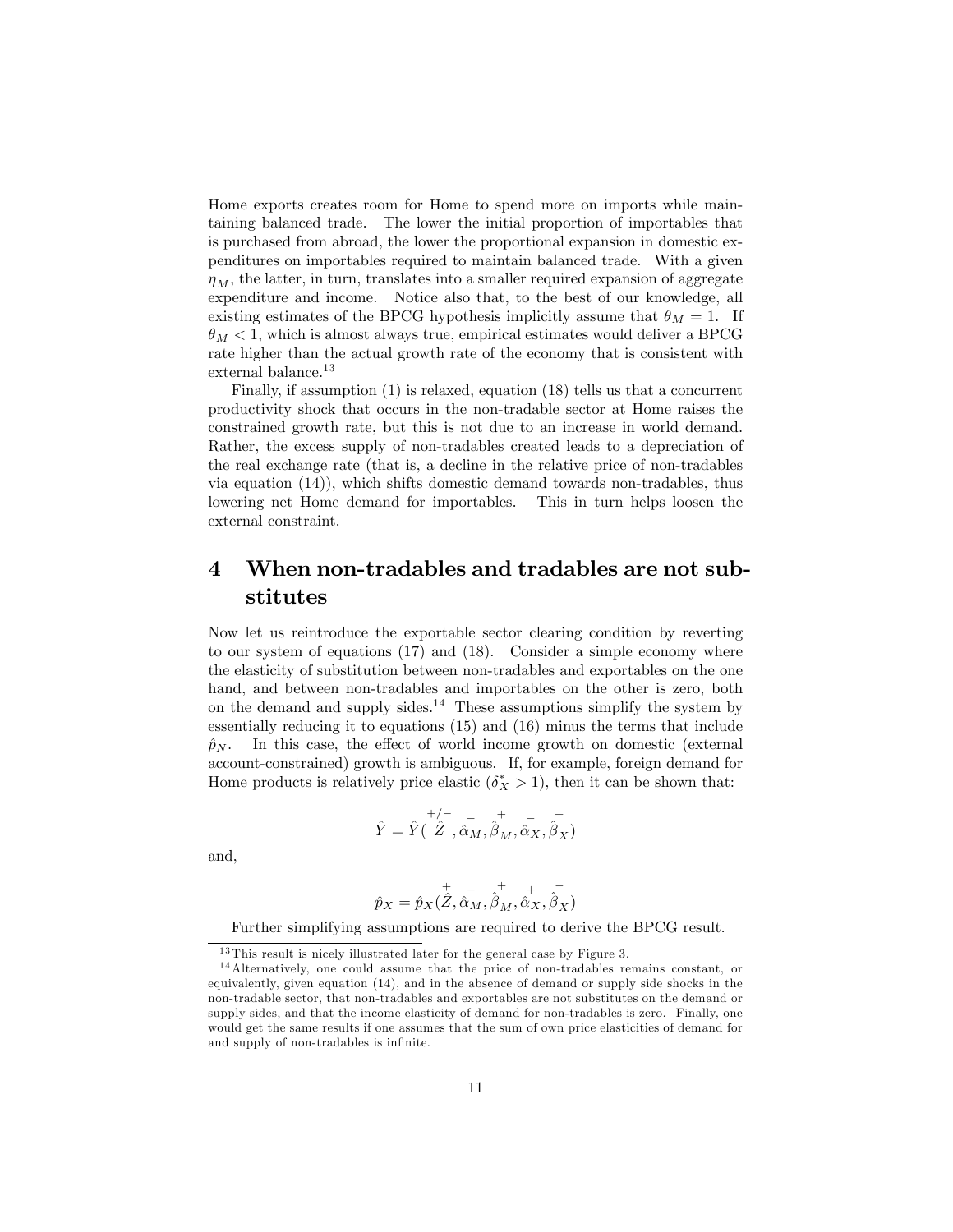#### 4.1 Assuming specialization and imposing restrictions on price elasticities

Assuming that: (i) initially exportables are not consumed at Home and importables are not produced at  $Home$ ,  $^{15}$  and (ii) the own-price exportable supply elasticity is infinite,

$$
\hat{Y} = \frac{\eta_Z^* \hat{Z} - \hat{\alpha}_M}{\eta_M}
$$

$$
\hat{p}_X = 0
$$

so that, ignoring demand side shocks in the importable sector yields the canonical BPCG solution (i.e., BPCG2). The intuition is simple. An increase in world income raises demand for our goods, creating an excess supply of exportables via equation  $(7)$  and a trade surplus via equation  $(13)$ . Given the infinite own-price elasticity of exportable supply, the volume of exports rises without a change in the relative price of exportables to clear the exportable market. The trade surplus, on the other hand, is removed through an increase in income and expenditure.

A shift in preferences towards the importable good (i.e., a rise in  $\hat{\alpha}_M$ ) reduces income without affecting the terms of trade. The traditional BPCG framework treats the income elasticity of imports as a parameter. However, even if it is given at a point in time, the result above explicitly shows that the evolution over time matters.

Thus, it is clear that the BPCG model as typically specified (see equation  $(20)$ ) assumes an infinite elasticity of export supply. However, making this assumption renders it impossible to derive BPCG1. Unless the terms of trade are treated as exogenous, therefore, deriving the hypothesis correctly yields the version that lacks the relative price term. Intuitively, with the own-price elasticity of exports approaching inÖnity, an inÖnitesimally small change in relative prices suffices to generate the adjustment in the volume of exports required for these to equal foreign demand. Moreover, combined with equation (8), unchanged terms of trade imply that, in equilibrium,  $\hat{X} = \eta_Z^* \hat{Z}$ , so that BPCG3 can indeed be derived from BPCG2.

In sum, of the three versions of the BPCG hypothesis mentioned in Section 3, only BPCG2 and BPCG3 can be properly derived unless we assume that the terms of trade are exogenous. For reasons discussed earlier, this assumption is problematic. Since a lot of recent empirical work has focused on estimating BPCG1 while treating the relative price variable as endogenous, often in a vector error correction framework, this point is far from trivial.

On a related note, notice that under the set of assumptions that yields BPCG2 from our general framework, supply side factors (i.e., the  $\beta$ 's) do not

 $15$  If we exclude even *potential* Home consumption of exportables and Home production of importables, then  $\delta_{MX}$  and  $\sigma_{MX}$  would both be zero. We do not make this assumption, leaving open the possibility that Home could become less specialized in the future.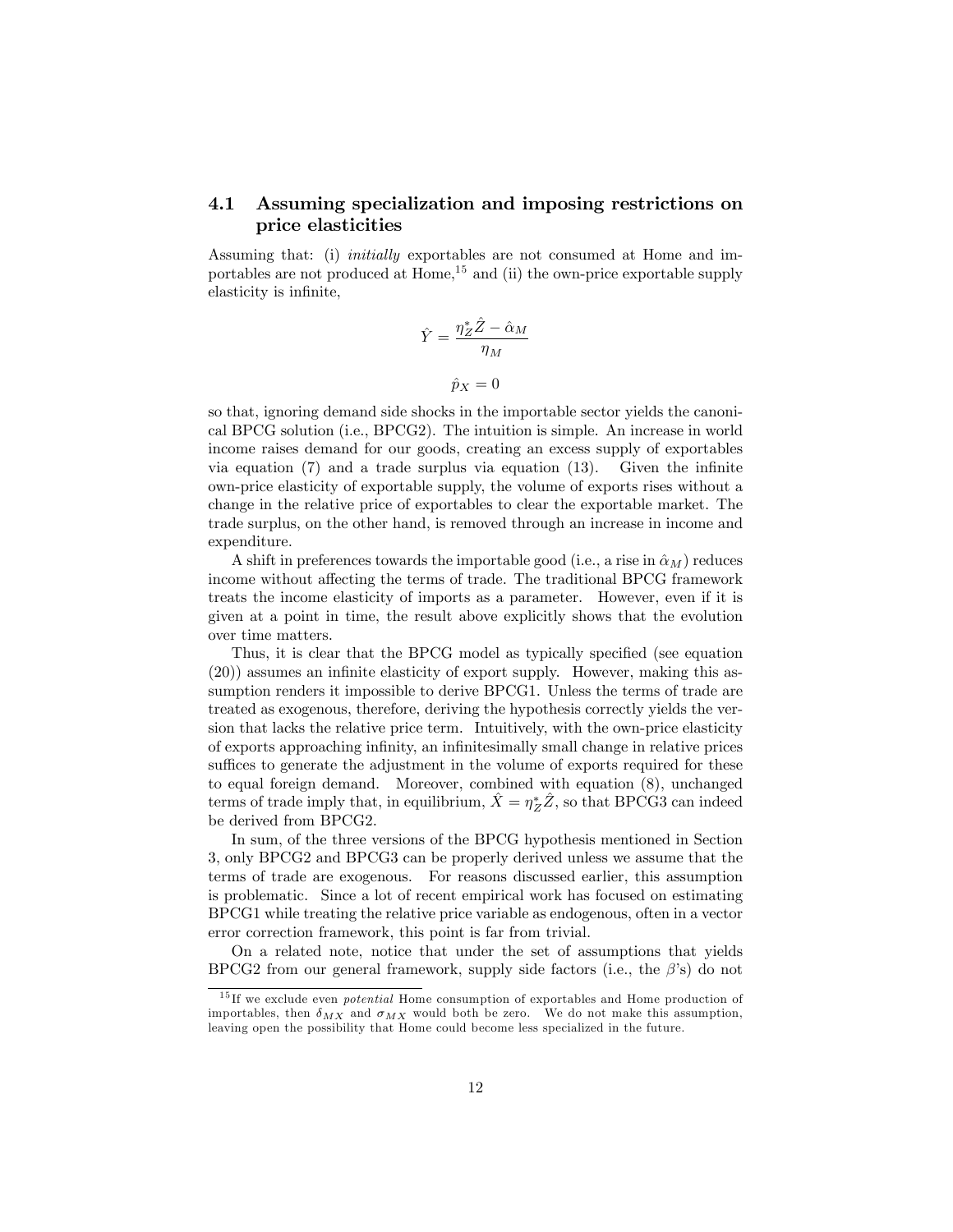make an appearance in the solution for the domestic growth rate. This is not surprising since, with an infinitely elastic supply of exportables, no effective presence of non-tradables, and no production of importables at Home, supply side shocks become irrelevant. Income growth is now fully demand-determined. It is helped by growth in foreign demand (as in the BPCG framework) but hurt by growth in domestic demand (as captured by  $\hat{\alpha}_M$  in our extended framework).

Continuing to assume for the rest of this section that initially exportables are not consumed at Home and importables are not produced at Home, but now moving to the other extreme in assuming that the own-price supply elasticity of exportables equals zero yields,

$$
\hat{Y} = \hat{Y}(\stackrel{+/-}{\hat{Z}}, \stackrel{-}{\hat{\alpha}_M}, \stackrel{+/-}{\hat{\beta}_X})
$$

and,

$$
\hat{p}_X = \hat{p}_X(\overset{+}{\hat{Z}}, \overset{-}{\hat{\beta}_X})
$$

Again, given (11), we know that the increase in demand for Home exports caused by faster growth of world income requires that either domestic export or terms of trade growth rise. Given that the domestic economy does not consume the exportable good and that the supply response is zero, only the latter mechanism occurs to clear the market for exportables. The resulting higher terms of trade have valuation effects (on exports) and substitution effects (on imports) via equation (13). If  $\delta_{MX} < 1$ , the valuation effect dominates so that a trade surplus is created. Imports have to rise via faster Home income growth. If, by contrast,  $\delta_{MX} > 1$  so that the substitution effect dominates, then domestic demand for importables increases adequately following the improvement in Home terms of trade to create a trade deficit. Home has to adjust through lower income growth.

Growth is now no longer solely demand-determined. Faster productivity growth in the export sector creates an excess supply of exportables and thus lowers their relative price. If the ML condition is satisfied, the resulting decrease in Home import growth and increase in world demand for Home exports more than offsets the negative valuation effect on Home exports (equation  $(13)$ ), thus creating a trade surplus. Income growth must accelerate to restore balanced trade. If, on the other hand, rapid technological progress in the export sector is accompanied by non-satisfaction of the ML condition, then income growth must decelerate to restore the trade balance. This latter case can be interpreted as an analog of "immiserizing growth" a la' Bhagwati (1958). In this case, BPCG3 cannot be derived from BPCG2, since the terms of trade are not constant.

Finally, consider the case where Home is small not only on the import side but also on the export side. In other words, Home is a small, open economy with  $\delta_X^*$  approaching infinity. Income growth in this case is independent of world income growth. To understand why, consider equation (11). An increase in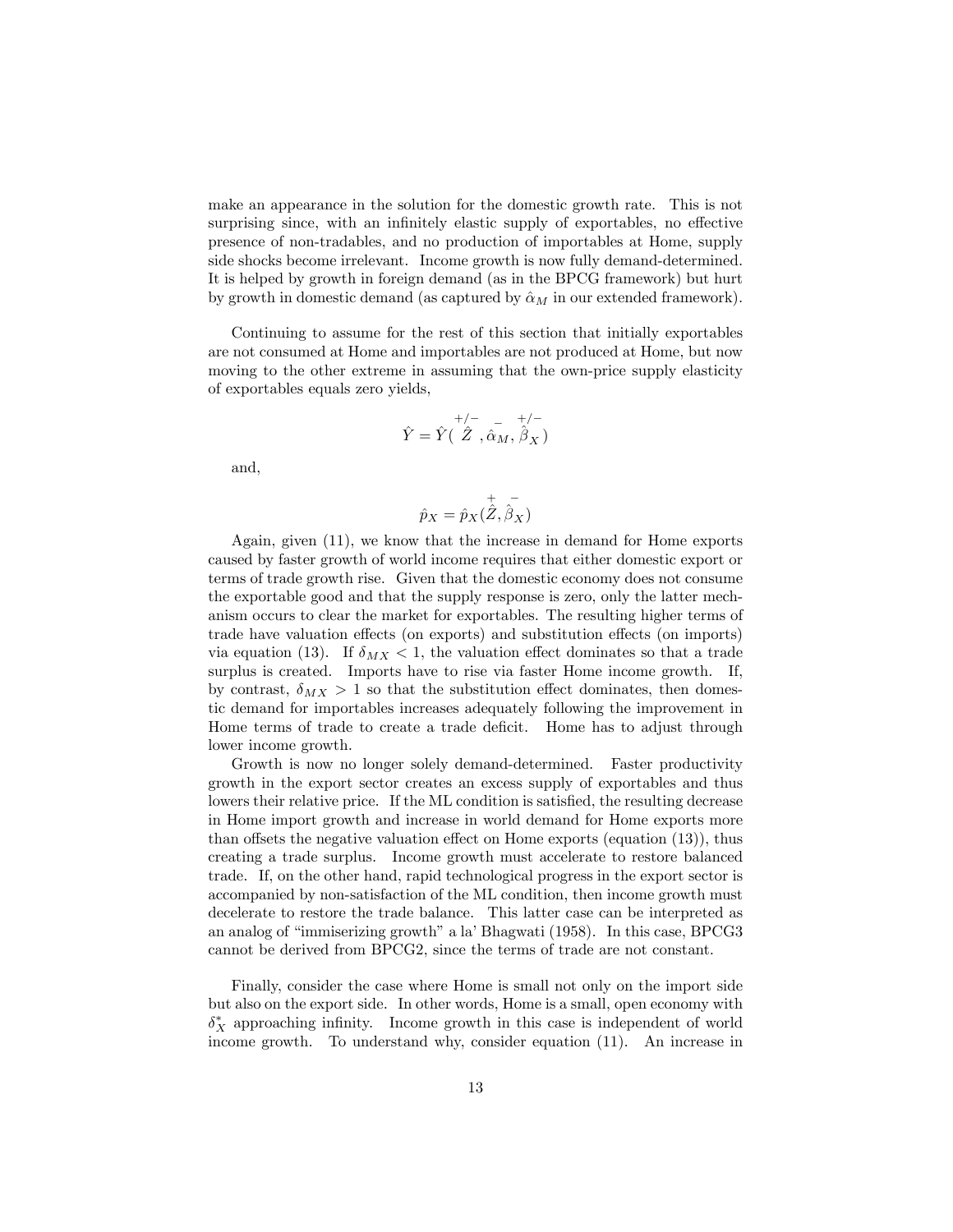world demand for Home exports due to faster world income growth requires that either a change in the terms of trade neutralize the greater demand for Home exports through substitution effects or that export growth accelerate. Given that  $\delta_X^*$  approaches infinity, an infinitesimally small rise in the terms of trade suffices to neutralize the initial increase in world demand without the volume of exports changing. Since world demand for Home exports is unchanged, equation  $(13)$  implies that income growth is also unchanged.<sup>16</sup>

#### 4.2 Assuming no specialization

Next, consider another interesting case where we relax the assumption of specialization in tradable consumption and production. For simplicity, consider the case where  $\delta_{ii} = \delta_{ij} = 0$  and  $\sigma_{ii} = \sigma_{ij} = 0$ . This means that producers (consumers) cannot change output (expenditure) in response to relative price changes. The solutions take the following form:

$$
\hat{Y} = \hat{Y}(\overline{\hat{Z}}, \overline{\hat{\alpha}_X}, \hat{\hat{\beta}_X})
$$

and,

$$
\hat{p}_X=\hat{p}_X(\overset{\_}{\hat{Z}},\overset{\_}{\hat{\alpha}_M},\overset{\_}{\hat{\beta}_M},\overset{\_}{\hat{\alpha}_X},\overset{\_}{\hat{\beta}_X})
$$

Now the effect of world growth on (external account-constrained) domestic growth is negative! To understand why, again consider eqs. (11) and (13). From equation eqs. (11) and (13) we know that higher global demand raises demand for Home exports. Since producers cannot react to changed relative prices, the supply of exports can only rise if the domestic demand for the exportable good declines relative to the (Öxed) supply. This, in turn, is only possible if domestic income declines (see equation (7)). Indeed, its not just domestic income that declines. The terms of trade fall as well. To see why, consider equation (13). A rise in world income increases demand for our exports just as the exportable market clearing condition requires that our exports decline. Given the absence of substitution on both the demand and supply side, the resulting upward pressure on the trade balance can only be removed if the terms of trade decline (creating a negative *valuation* effect on our exports). The absence of substitution effects can lead to perverse effects on output in the short run, as demonstrated by Krugman and Taylor (1978) for the case of nominal devaluations.

<sup>&</sup>lt;sup>16</sup>This result, which holds regardless of the degree of substitutability between tradables and non-tradables, reflects the case discussed by McGregor and Swales (1985, p. 29). They postulate a neoclassical model of a small open economy albeit with a chain of causation flowing from income growth to exports. The paper, however, does not specify an explicit model making it difficult to pin down the exact structure of the argument.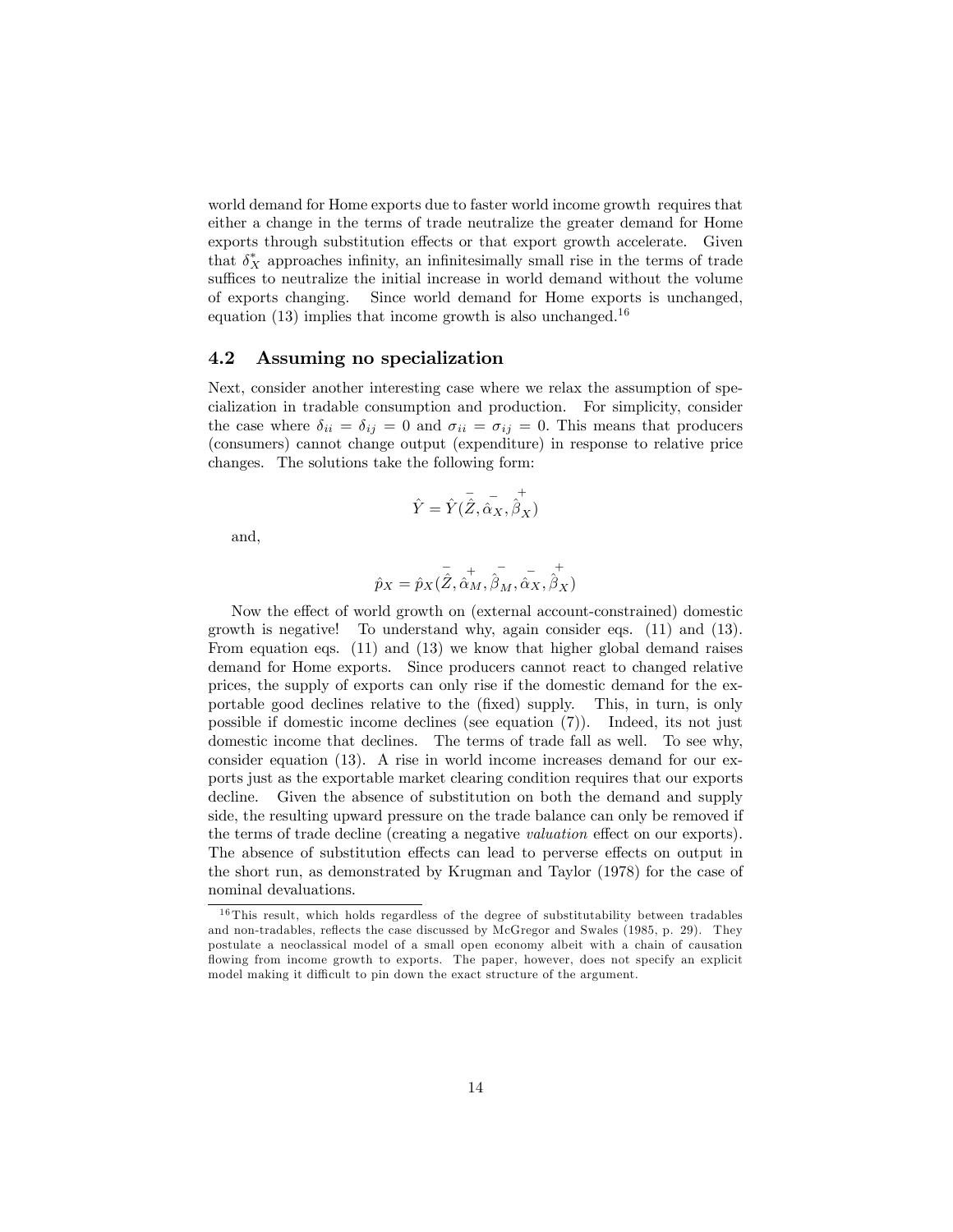## 5 Allowing for substitution between tradables and non-tradables

Consider again the general system constituted by equations (17) and (18), now allowing for an effective presence of non-tradables. In the unrestricted case, the solutions are generally ambiguous in terms of direction (see Section 5.2). A few simplifying assumptions in line with the spirit of the BPCG framework, however, yield interesting results.

#### 5.1 Assuming specialization and imposing restrictions on price elasticities

Again, we begin by assuming that initially Home producers do not produce importables and Home consumers do not consume exportables. Further, we assume that the own-price elasticity of supply of exportables is infinite. It can be shown that,

$$
\hat{Y}=\hat{Y}(\overset{+}{\hat{Z}},\overset{-}{\hat{\alpha}_N},\overset{+}{\hat{\beta}_N},\overset{-}{\hat{\alpha}_M},)
$$

and,

$$
\hat{p}_X=0
$$

The former expression reduces to BPCG2, and further to BPCG3, in the absence of non-tradables (see below). However, BPCG1 cannot be derived. To understand the intuition underlying the positive impact of world growth on domestic growth, consider eqs. (11) and (13), starting with the former. Higher global income growth means faster demand growth for Home exports. Since the own-price elasticity is inÖnite, an inÖnitesimally small increase in the relevant relative price motivates Home producers to sharply increase the production of exportables to match the rise in demand (equation  $(11)$ ). This means, given equation (13), that Home import growth must be higher to maintain the trade balance. Given the negligible change in the terms of trade, this is only possible if income growth accelerates, which is consistent with the canonical BPCG result. Thus, more rapid world growth translates into higher Home output growth.

We know from equation (14), that change in the relative price of nontradables is a positive function of income growth. Thus, the real exchange rate appreciates as a consequence of world income growth. The inclusion of non-tradables has another interesting consequence. To see this, consider the comparative static solution for the effect of world demand growth:

$$
\hat{Y} = \frac{\eta_Z^*}{\eta_M + \frac{\delta_{MN}}{\sigma_{NN} + \delta_{NN}}} \hat{Z}
$$

The expression above demonstrates that the the presence of non-tradables dampens the effect of world growth on Home. Put differently, the presence of nontradables tends to dampen the external account-constrained growth rate. This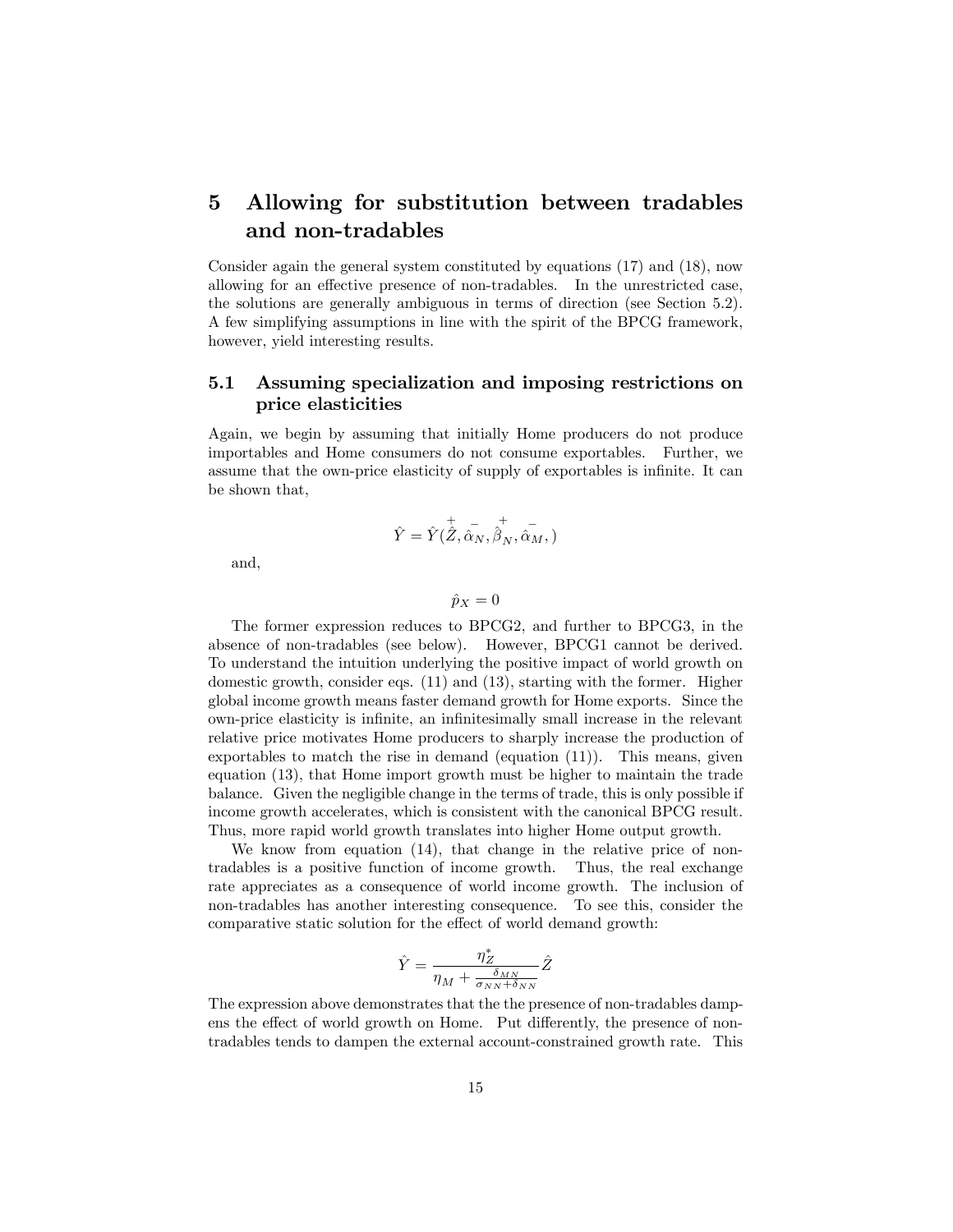happens because the substitution between importables and non-tradables that occurs as a consequence of the real appreciation arising from greater world demand switches domestic expenditure towards non-tradables, thus tightening the balance of payments constraint. The implication is that empirical estimates that ignore the non-tradable sector (as all existing estimates of the BPCG rate do) would tend to over-estimate the BPCG rate. This may at least partially explain why, as noted by Thirlwall (1979) and Perraton (2003), countries are often found to grow slower than the BPCG2 and BPCG3 rates.

The other comparative static results follow from eqs. (11) and (13) in a similar manner. Consider faster growth of expenditures on non-tradables (i.e., a rise in  $\hat{\alpha}_N$ ). At a given level of world income, and due to the negligible change in the terms of trade, foreign demand for Home exports does not change. However, the excess demand for non-tradables raises their relative price, which shifts domestic demand towards importables. Equation (13) implies that the resulting trade deficit must be removed via a decline in domestic income growth. The effect of technological progress in the non-tradable sector has mirror image consequences. Notice, on an interesting note, that such technological progress causes a real depreciation via equation (14), and thus boosts the production of exportables. However, since the terms of trade are unchanged, foreign demand for Home exports is not affected: equation  $(11)$  implies that the growth of export supply must therefore be unchanged too. Thus, the increase in domestic consumption of exportables (due to increased income) must be *exactly* offset by the increase in exportable production.

Increased preference for importables (i.e., a rise in  $\hat{\alpha}_M$ ) creates a trade deficit. Domestic income growth must decline to restore the trade balance.

Following our strategy in Section 4, consider the opposite extreme where all supply elasticities are negligible. In this case,

$$
\hat{Y} = \hat{Y}(\stackrel{+/-}{\hat{Z}},\stackrel{-}{\hat{\alpha}_N},\stackrel{+}{\hat{\beta}_N},\stackrel{-}{\hat{\alpha}_M},\stackrel{+}{\hat{\beta}_X})
$$

where the sign on  $\hat{\beta}_X$  assumes that the ML condition is satisfied.

$$
\hat{p}_X = \hat{p}_X(\overset{+}{\hat{Z}}, \overset{-}{\hat{\beta}_X})
$$

The detailed expression for the effect of world income growth on domestic growth now becomes

$$
\hat{Y} = -\frac{\left(\delta_{MX} + \frac{\delta_{NX}\delta_{MX}}{\delta_{NN}} - 1\right)\eta^*_{Z}}{\left(\eta_M + \frac{\delta_{MN}}{\delta_{NN}}\right)\delta^*_{X}}\hat{Z}
$$

which reduces to BPCG2 if there is no substitution between tradables and nontradables on the one hand, and exportables and importables on the other. Since the terms of trade are not constant, BPCG2 does not reduce to BPCG3.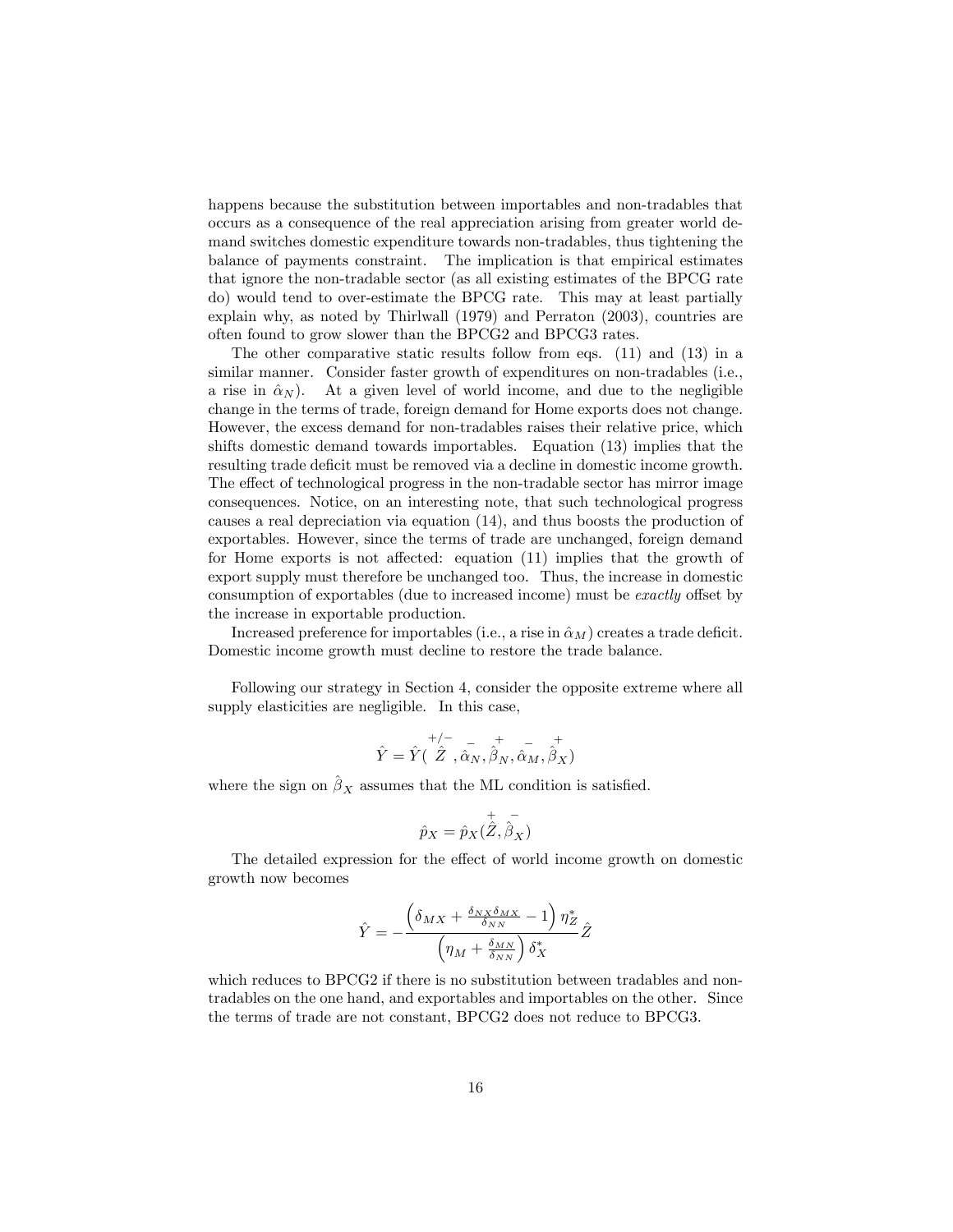To intuitively understand the effect of world income growth on domestic growth, consider that the former raises world demand for Home exportables, creating an excess demand for them. Since a supply side response is ruled out by assumption, equation (11) tells us that the terms of trade must rise to neutralize the initial rise in world demand. The rise in the terms of trade means substitution in consumption towards non-tradables and importables. Given equation (13), this means that, if the substitution effects dominate,  $17$  then a trade deficit is created and income growth must decline to remove the this deficit through fewer imports. If, by contrast, the positive valuation effect of the terms of trade on exports dominates, then a trade surplus is created. Income growth must then accelerate to counter the surplus. Notice again that the presence of non-tradables has a dampening effect on the BPCG rate.

#### 5.2 The Most General Case

We are now ready to consider – in the most general case – eqs. (17) and (18) without any inÖnity or null assumptions. Not surprisingly, unambiguous solutions cannot be found analytically in this case. A resort to numerical simulations, presented in Table 3, yields interesting results. A value of unity is assigned to all the income and price elasticities, except for the foreign income elasticity of demand for Home products which is assumed to be 1.5 for illustrative purposes. We plausibly assume that, for any two sectors,  $\delta_{ij} = \delta_{ji}$  and  $\sigma_{ij} = \sigma_{ji}.^{18}$ 

Begin by assuming, in the most general case, that one-fifths of the exportables produced are consumed and one-Öfths of the importables consumed are produced at Home. The results are presented in the second column. Home income growth in this case turns out to be a negative function of world income growth. As we see below, the sign is sensitive to parameter values.

Next, we extend our numerical simulations to highlight some of the lessons learned from earlier sections. Not surprisingly, "autarky," that is, the assumption that all exportables are consumed at Home and all importables are produced at Home renders domestic income independent of foreign income growth. Complete specialization leaves the externally-constrained growth rate unchanged (at  $-0.6\overline{Z}$ ). As we show later, when we discuss Figure 3, this is due to the offsetting effects of changes in  $\theta_X$  and  $\theta_M$ . The BPCG case, in which non-tradables are rendered irrelevant through the assumption that  $\sigma_{NX} = \delta_{NX} = 0$ , and complete specialization is assumed along with a very high own-price supply elasticity of exports, yields BPCG2, as we already know from Section  $4.1^{19}$  Here the growth rate equals  $1.5\hat{Z}$  (=  $\eta_Z^* \hat{Z}/\eta_M$ ). Maintaining the assumptions of specialization and a very high own-price supply elasticity while introducing non-tradables lowers the constrained growth rate, as again we already know from Section 5.1. In

<sup>&</sup>lt;sup>17</sup> That is,  $\delta_{MX} + \frac{\delta_{NX}\delta_{MX}}{\delta_{NN}} - 1 > 0$ .

<sup>&</sup>lt;sup>18</sup>For example,  $\sigma_{NX} = \sigma_{XN}$ .

<sup>&</sup>lt;sup>19</sup>We do not need to make any special assumptions about  $\sigma_{NM} = \delta_{NM}$  in order to render non-tradables moot here because we are assuming that Home does not initially produce any importables  $(\theta_M = 1)$ .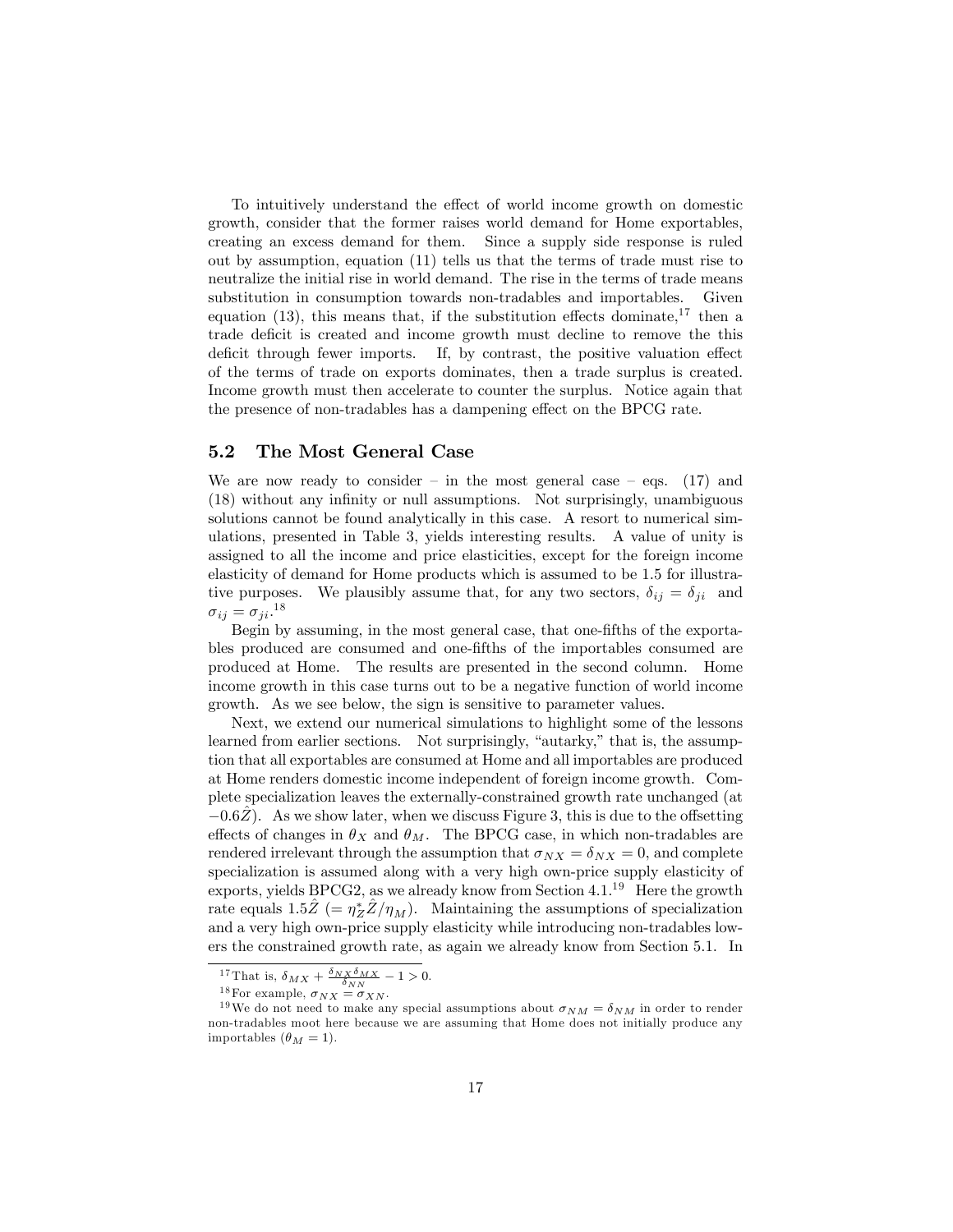this case the growth rate declines from 1.5 $\hat{Z}$  to  $\hat{Z}$ . Assigning high values to non-tradable own- or cross-price elasticities relative to exportables while returning to partial specialization turns the constrained growth rate from  $-0.6Z$  (in the most general case) to  $0.429Z$  and  $1.2Z$ , respectively, although it is still lower than the growth rate derived in the absence of non-tradables. The intuition is relatively straightforward. Equation (11) tells us that an increase in world demand tends to create excess demand for exportables. The terms of trade must rise in order to dampen foreign demand and boost domestic supply of exportables. However, the rise in the terms of trade would tend to create a trade deficit (equation  $(13)$ ).<sup>20</sup> Demand must be diverted away from importables. This is where the supply elasticities for non-tradables play a role. With very high elasticities, a negligibly small decline in the real exchange rate is required to achieve the required shift of resources towards the exportable sector. Substitution from importables to non-tradables is also small, as a result. Thus, the balance of payments-constrained growth rate can be higher.

To highlight the role played by non-tradables, Figure 1 illustrates the effect of substitution between importables and non-tradables. It is assumed in this and the following figures that Home consumes 20 percent of the exportables produced and produces 20 percent of the importables consumed. The continuous line shows the effect of world growth on domestic growth as the elasticity of substitution on the *supply* side  $(\sigma_{NN})$  increases from 0 to 10<sup>100</sup> (along the horizontal axis). The dash line marked presents the same effect as the elasticity of substitution on the side *demand*  $(\delta_{NN})$  increases from 0 to 10<sup>100</sup>. In both cases, the external account-constrained growth rate declines as the two goods become more substitutable.

Relaxing the assumption of non-substitutability between exportables and importables on the supply and demand sides too tends to lower the external account-constrained growth rate. Figure 2 illustrates this effect. The values of  $\delta_{XM}$  and  $\sigma_{XM}$  are varied from 0 to 10<sup>100</sup>. The continuous line illustrates the impact of world growth on domestic growth for changes in  $\sigma_{XM}$  while the dash line illustrates the same impact for changes in  $\delta_{XM}$ .

Finally, relaxing the assumption of complete specialization in tradable production and consumption has interesting effects. Figure 3 illustrates changes in the effect of world growth on domestic growth for a range of values of  $\theta_X$ and  $\theta_M$ . We fix  $\theta_X$  at 0.8 while varying  $\theta_M$  from 1 (complete specialization) to 0.1 (almost no specialization), and vice versa. As shown earlier in Section 3, the effect of declining specialization on the import side is to dampen the constrained growth rate (represented by the continuous line). The effect of declining specialization on the export side, on the other hand, is to amplify this growth rate. The presence of some domestic production of importables in the real world, therefore, provides another reason why the trade balance may impose a tighter constraint on actual economies than that suggested by the BPCG hypothesis in its traditional versions, although domestic consumption of exportables counteracts this effect.

 $20$  Notice that the Marshall-Lerner condition is satisfied by construction in these simulations.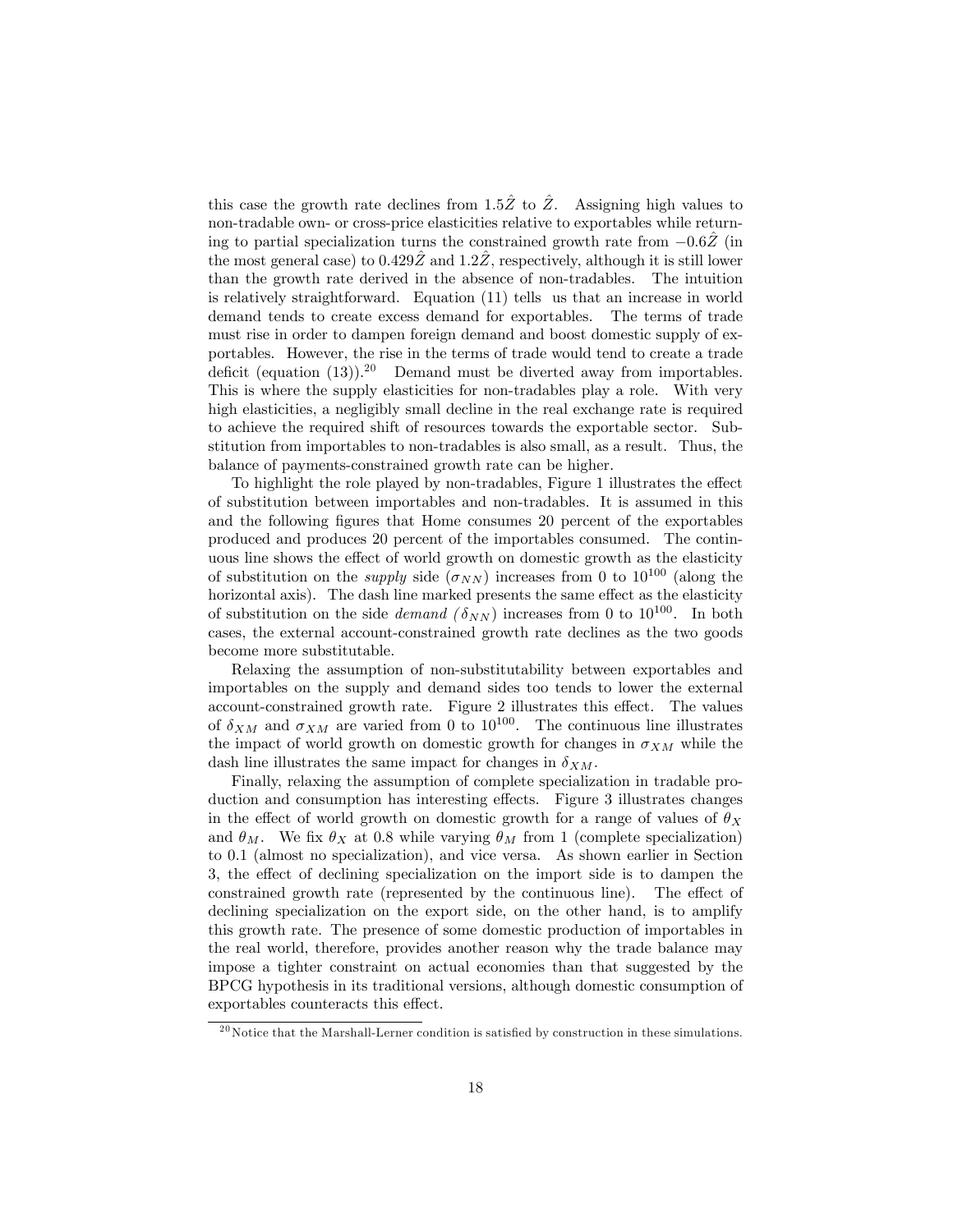The right most column gives an idea of the *cumulative* magnitude of effects involved when we incorporate non-tradables, incomplete specialization in consumption, and intra-tradable substitution into the BPCG2 version of the BPCG model. The growth rates declines by 40 percent to  $0.87Z$ . For the sake of comparison, consider Figure 4, which simulates the actual growth rates and those predicted by the BPCG hypothesis in its weak form (our BPCG1). The predicted BPCG rates are based on the estimated equation reported in Perraton  $(2003, p. 9)<sup>21</sup>$  The degree of overprediction ranges between 31 percent and 40 percent as we go from actual growth rates of 0.5 percent to 10 percent.

Taken together, Table 3 and Figures (1)-(3 ) underscore at least three reasons to expect actual growth rates to be lower  $-$  for an economy that is constrained by the trade balance  $-$  than those predicted by the BPCG hypothesis. These effects are likely to be significant in real economies.

### 6 Concluding Remarks

External imbalances (or imbalances in the tradable goods sector) are an important consideration, especially for developing countries with relatively shallow Önancial markets. The non-tradable sector typically constitutes a major part of the economy, both on the production and expenditure sides. Moreover, countries typically consume a portion of their exportable sector output and satisfy a portion of their importable demand through domestic production. Introducing non-tradables and endogenous terms of trade in a multi-sectoral framework, therefore, allows for a more complete analysis of growth in an open economy.

Our analysis specifies a three-sector model with an exportable good, an importable good, and a non-tradable good. In addition to the levels of elasticities, our model also incorporates sectoral changes in the rate of technological progress and evolution of preferences, reáecting the fact that elasticities change over time. We are able to analyze movements in both the terms of trade and the real exchange rate.

We first demonstrated that the BPCG model in its most complete version (BPCG1) (that includes relative price changes) cannot be derived from within our framework. In order to derive this version of the hypothesis, we have to ignore the exportable sector clearing condition and assume that the terms of trade are exogenously given. These assumptions are problematic in a demandled growth framework. We then made explicit the conditions under which the versions of the BPCG hypothesis that ignore relative price changes can be derived. A necessary condition essentially boils down to eliminating the role of non-tradables. Furthermore, even in the absence of non-tradables, the BPCG hypothesis, interpreted broadly as the constraint imposed by the relative growth of external demand, cannot always be derived since world income growth may have ambiguous effects on domestic growth depending on the initial structure and evolution of supply and demand in the economy. The BPCG hypothesis

 $2<sup>1</sup>$  The equation can be written as follows:

Predicted Growth Rate  $= -0.11 + (1.67 \times$  Actual Growth Rate)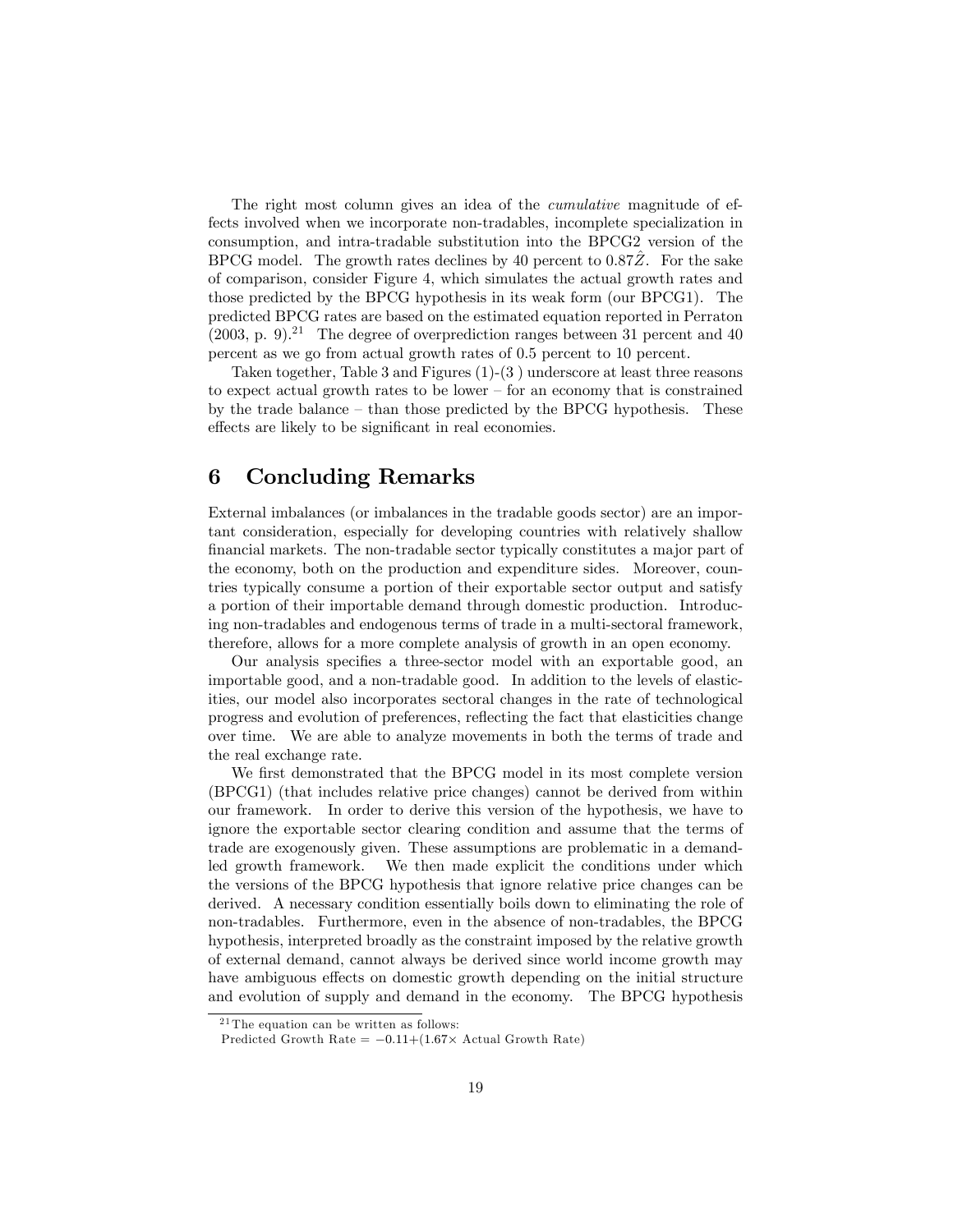is, therefore, as much about the balance of payments constraint as it is about the internal structure of the economy.

Some of our main results can be summarized as follows:

- The presence of non-tradables tends to lower the external account-constrained growth rate due to inter-sectoral substitution effects. This is consistent with the result, due originally to Thirlwall (1979), that the actual growth rate tends to be lower than the estimated one. Thus, unlike Thirlwall (1979), one need not resort to trade imbalances to explain this Önding.
- The presence of incomplete specialization in the consumption of tradables is another potential dampening force on the external account-constrained growth rate, as is the presence of substitution in production and expenditure between exportables and importables.
- Positive trends in technological progress may hurt or help an economy that faces balance of payments constraints. The impact depends partly on the sector that the progress takes place in and partly on the structure of the economy. In other words, it is not just the direction of shocks to supply (or demand), but also the sectoral composition of these shocks that matters.
- Increased demand for importables or non-tradables generally has a negative impact on the domestic growth rate.
- Under certain conditions it is possible for income to decline following a rise in external demand for a countryís products. This happens, for example, if the substitution elasticities are very low both on the supply and demand sides.

The relevance of these conclusions depends, among other things, on the time frame under consideration. For example, while valuation effects are a one shot phenomenon, substitution elasticities tend to rise over time (the famous J-curve effect). Moreover, some of these conclusions could conceivably be reversed in a dynamic framework where the external constraint binds only in the long run, and technological progress or demand side shocks introduce structural changes during the transition. Development economists, particularly those working in the structuralist tradition, have often argued that the response to relative price signals is muted by structural inertia in developing countries. If we are correct in concluding that the presence of non-tradables and inter-sectoral substitution contribute to actual growth rates being lower than the empirically estimated ones, one would therefore expect this growth rate gap to be systematically smaller for developing countries. Finally, whether a country experiences technological progress in the exportable, importable, or non-tradable sectors should affect the long-run growth rate that is sustainable. As more country-level data on the sectoral composition of production, consumption, and trade become available from input-output tables, these propositions become empirically testable. We leave these questions to future research.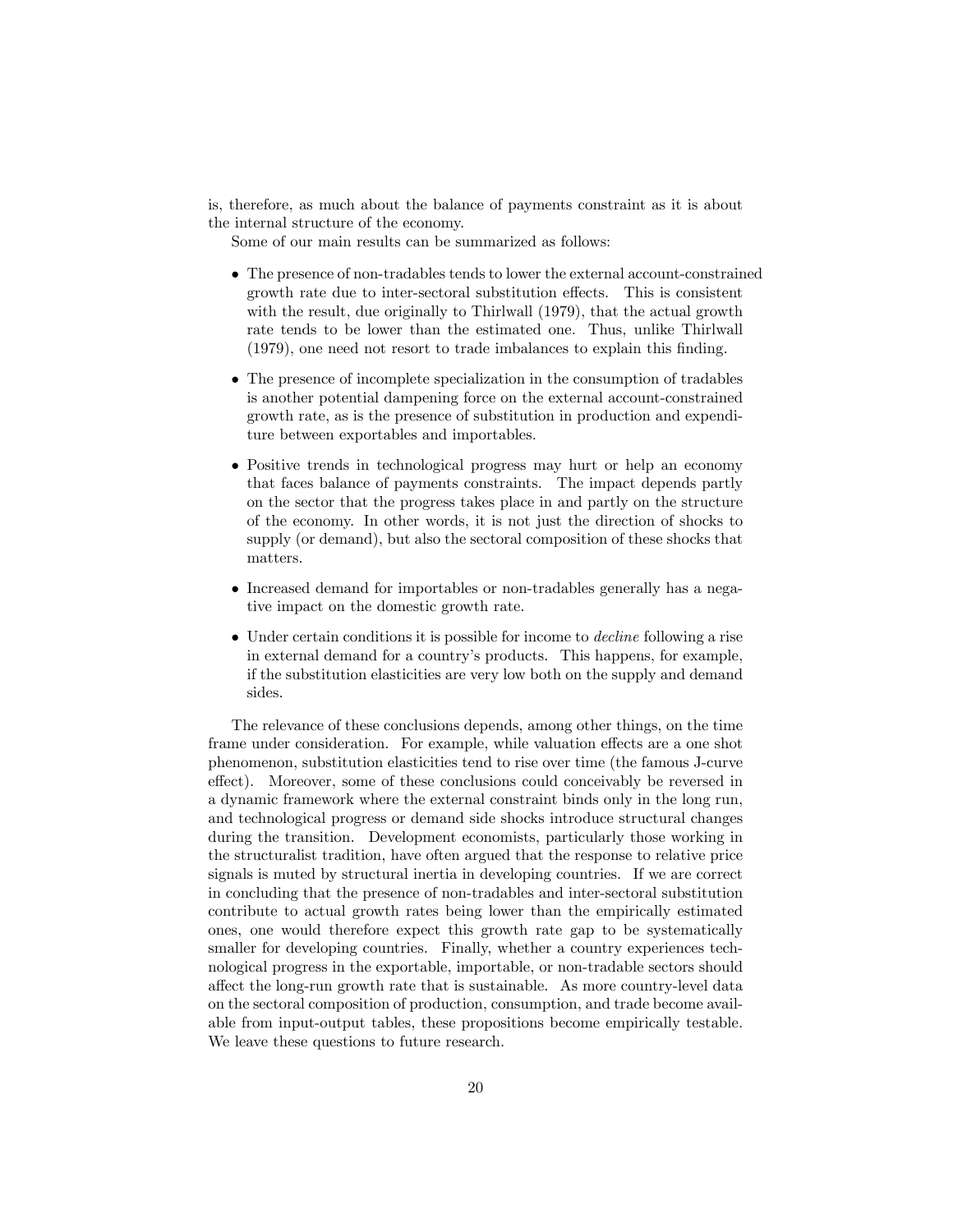Table 2: Comparative Statics ( $n.a$  denotes  $n.o$  applicable.<sup>n</sup>)

| Case                                          |                 | $\widehat{\widetilde{Z}}$ | $\widehat{\alpha}_N$ | $\widehat{\alpha}_X$            | --1- 1<br>$\widehat{\alpha}_M$ | $\widehat{\beta}_N$ | $\beta_{\underline{X}}$ | $\beta_{\underline{M}}$ |
|-----------------------------------------------|-----------------|---------------------------|----------------------|---------------------------------|--------------------------------|---------------------|-------------------------|-------------------------|
| $\mbox{C}{\bf a}$ nonical                     | $\widehat{Y}$   | $+$                       | $\theta$             | $\overline{0}$                  |                                | $\theta$            | $\theta$                | $\Omega$                |
|                                               | $\widehat{p}_X$ | n.a                       | n.a                  | n.a                             | n.a                            | n.a                 | n.a                     | n.a                     |
|                                               | $\widehat{p}_N$ | n.a                       | n.a                  | n.a                             | n.a                            | n.a                 | n.a                     | n.a                     |
| Section 4.1                                   | $\widehat{Y}$   | $+/-$                     | $\theta$             | $\theta$                        | $\theta$                       | $\theta$            | $^{+}$                  |                         |
|                                               | $\widehat{p}_X$ | $^{+}$                    | $\theta$             | $\theta$                        | $\theta$                       | $\theta$            |                         | $\Omega$                |
|                                               | $\widehat{p}_N$ | n.a                       | n.a                  | n.a                             | n.a                            | n.a                 | n.a                     | n.a                     |
| Section 4.1, $\sigma_{XX} \rightarrow \infty$ | $\widehat{Y}$   | $+$                       | $\overline{0}$       | $\overline{0}$                  |                                | $\theta$            | $\overline{0}$          | $\theta$                |
|                                               | $\widehat{p}_X$ | $\Omega$                  | $\theta$             | $\Omega$                        | $\Omega$                       | $\Omega$            | $\Omega$                | $\Omega$                |
|                                               | $\widehat{p}_N$ | n.a                       | n.a                  | n.a                             | n.a                            | n.a                 | n.a                     | n.a                     |
| Section 4.1, $\sigma_{XX} = 0$                | $\widehat{Y}$   | $+/-$                     | $\overline{0}$       | $\begin{matrix} 0 \end{matrix}$ | $\overline{\phantom{m}}$       | $\boldsymbol{0}$    | $+/-$                   | $\theta$                |
|                                               | $\widehat{p}_X$ | $^{+}$                    | $\Omega$             | $\Omega$                        | $\theta$                       | $\theta$            |                         | $\Omega$                |
|                                               | $\widehat{p}_N$ | n.a                       | n.a                  | n.a                             | n.a                            | n.a                 | n.a                     | n.a                     |
| Section 4.2                                   | $\widehat{Y}$   |                           | $\theta$             |                                 | $\overline{0}$                 | $\theta$            | $+$                     | $\theta$                |
|                                               | $\widehat{p}_X$ |                           | $\Omega$             |                                 | $+$                            | $\Omega$            | $+$                     |                         |
|                                               | $\widehat{p}_N$ | n.a                       | n.a                  | n.a                             | n.a                            | n.a                 | n.a                     | n.a                     |
| Section 5.1, $\sigma_{XX} \rightarrow \infty$ | $\widehat{Y}$   | $+$                       |                      | $\overline{0}$                  |                                | $+$                 | $\theta$                | $\theta$                |
|                                               | $\widehat{p}_X$ | $\overline{0}$            | $\Omega$             | $\theta$                        | $\overline{0}$                 | $\Omega$            | $\Omega$                | 0                       |
|                                               | $\widehat{p}_N$ | $+$                       | $^{+}$               | $\theta$                        | $\theta$                       |                     | $\Omega$                | 0                       |
| Section 5.1, $\sigma_{ii} = \sigma_{ij} = 0$  | $\widehat{Y}$   | $+/-$                     |                      | $\boldsymbol{0}$                |                                | $+$                 | $^{+}$                  | $\theta$                |
|                                               | $\widehat{p}_X$ |                           | $\left($             | $\theta$                        | $\Omega$                       |                     | $\Omega$                | $\theta$                |
|                                               | $\widehat{p}_N$ |                           |                      | $\theta$                        | $\theta$                       |                     | $\theta$                | $\theta$                |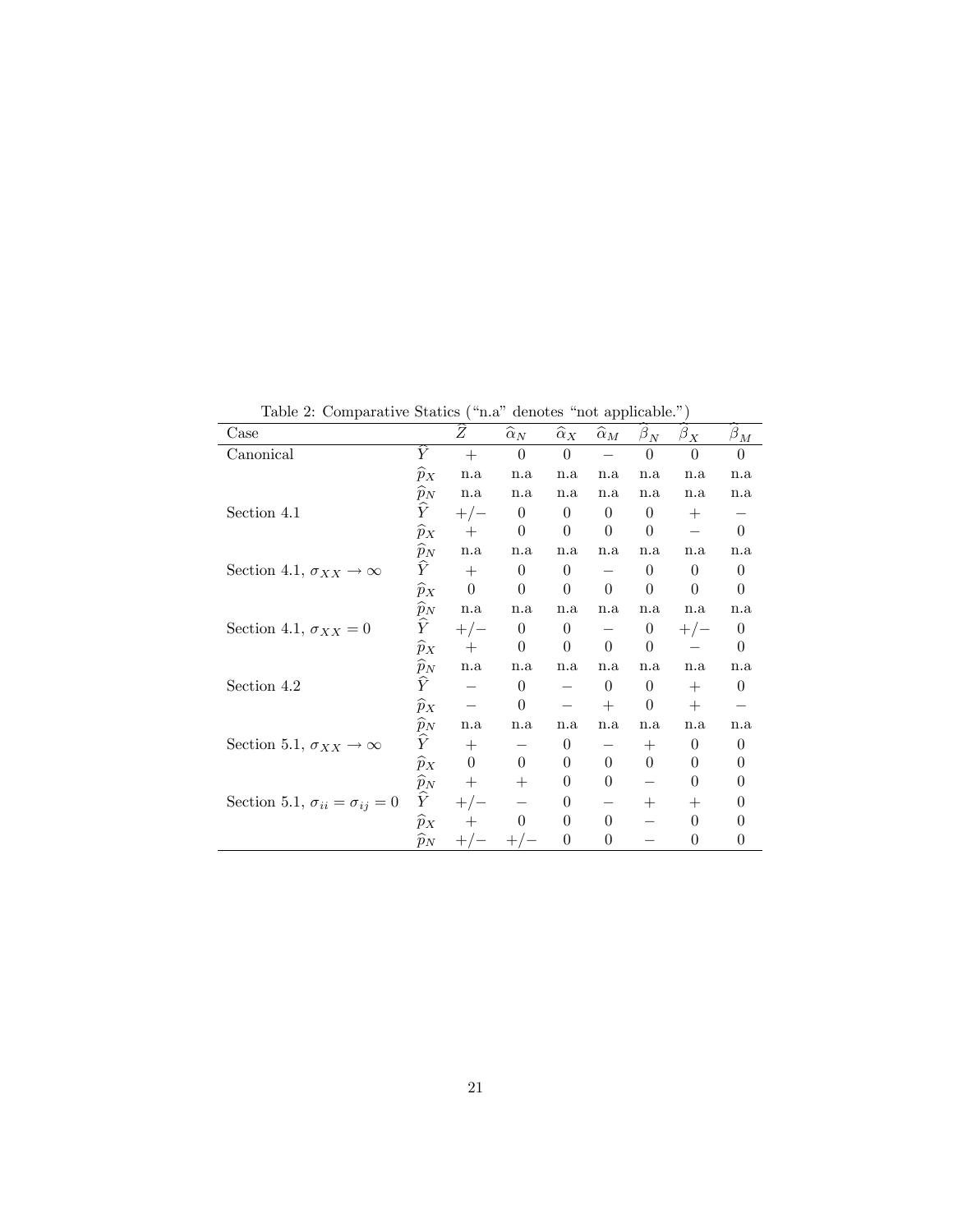|                                                                                          | Most general      | Autarky                                                | Complete       | BPCG Case                                 | <b>BPCG</b> case                                                                                                              | High $\sigma_{NN}$                               | High $\sigma_{NX}$       | <b>BPCG</b> case                                                                                                              |
|------------------------------------------------------------------------------------------|-------------------|--------------------------------------------------------|----------------|-------------------------------------------|-------------------------------------------------------------------------------------------------------------------------------|--------------------------------------------------|--------------------------|-------------------------------------------------------------------------------------------------------------------------------|
|                                                                                          | case              |                                                        | specialization | without                                   | with                                                                                                                          |                                                  | (or high $\delta_{NX}$   | with more                                                                                                                     |
|                                                                                          |                   |                                                        |                | non-tradables                             | $non-tradables$                                                                                                               |                                                  |                          | relaxed assumptions                                                                                                           |
|                                                                                          |                   |                                                        |                |                                           |                                                                                                                               |                                                  |                          | 0.9                                                                                                                           |
|                                                                                          | $\frac{8}{0.8}$   |                                                        |                |                                           |                                                                                                                               | $\begin{smallmatrix} 8 \\ 0.8 \end{smallmatrix}$ | $\frac{8}{0.8}$<br>0.300 | 0.9                                                                                                                           |
|                                                                                          |                   |                                                        |                |                                           |                                                                                                                               |                                                  |                          |                                                                                                                               |
|                                                                                          |                   |                                                        |                |                                           |                                                                                                                               |                                                  |                          |                                                                                                                               |
|                                                                                          |                   |                                                        |                |                                           |                                                                                                                               | $10^{100}$                                       |                          |                                                                                                                               |
|                                                                                          |                   |                                                        |                |                                           |                                                                                                                               |                                                  |                          |                                                                                                                               |
|                                                                                          |                   |                                                        |                | $10^{100}\,$                              | $10^{100}\,$                                                                                                                  |                                                  |                          | $10^{100}\,$                                                                                                                  |
|                                                                                          |                   |                                                        |                |                                           |                                                                                                                               |                                                  |                          |                                                                                                                               |
|                                                                                          |                   |                                                        |                |                                           |                                                                                                                               |                                                  |                          |                                                                                                                               |
|                                                                                          |                   |                                                        |                |                                           |                                                                                                                               |                                                  |                          |                                                                                                                               |
|                                                                                          |                   |                                                        |                |                                           |                                                                                                                               |                                                  |                          |                                                                                                                               |
|                                                                                          |                   |                                                        |                |                                           |                                                                                                                               |                                                  |                          |                                                                                                                               |
|                                                                                          |                   |                                                        |                |                                           |                                                                                                                               |                                                  |                          |                                                                                                                               |
|                                                                                          |                   |                                                        |                | $\frac{1}{1}$ $\frac{1}{1}$ $\frac{1}{1}$ |                                                                                                                               |                                                  |                          |                                                                                                                               |
|                                                                                          |                   |                                                        |                |                                           |                                                                                                                               |                                                  |                          |                                                                                                                               |
|                                                                                          |                   |                                                        |                |                                           | $\begin{tabular}{lllllllllllll} \toprule \textbf{0.15cm} & \textbf{0.15cm} & \textbf{0.15cm} & \textbf{0.15cm} \end{tabular}$ |                                                  |                          | $\begin{tabular}{lllllllllllll} \toprule \textbf{0.15cm} & \textbf{0.15cm} & \textbf{0.15cm} & \textbf{0.15cm} \end{tabular}$ |
|                                                                                          |                   |                                                        |                |                                           |                                                                                                                               |                                                  |                          |                                                                                                                               |
|                                                                                          |                   |                                                        |                |                                           |                                                                                                                               |                                                  |                          |                                                                                                                               |
|                                                                                          | $1.\overline{5}$  | $\frac{5}{1}$                                          | $\frac{5}{1}$  | 1.5                                       | $\frac{5}{1}$                                                                                                                 | $\ddot{1}$                                       | 1.5                      | $\frac{5}{1}$                                                                                                                 |
| $\begin{array}{c} \hat{Y}/\hat{Z} \\ \hat{p}_X/\hat{Z} \\ \hat{p}_N/\hat{Z} \end{array}$ |                   |                                                        | $-0.600$       | $1.500\,$                                 | 1.000                                                                                                                         | 0.429                                            | 1.200                    | 0.871                                                                                                                         |
|                                                                                          | $-0.600$<br>0.900 | $\begin{array}{c} 0.000 \\ 0.000 \\ 0.000 \end{array}$ | $1.200\,$      | 0.000                                     | 0.000                                                                                                                         | $\,0.643\,$                                      | 0.000                    | 0.000                                                                                                                         |
|                                                                                          | 0.600             |                                                        | 0.900          | 0.000                                     | 0.500                                                                                                                         | 0.000                                            | 0.000                    | 0.435                                                                                                                         |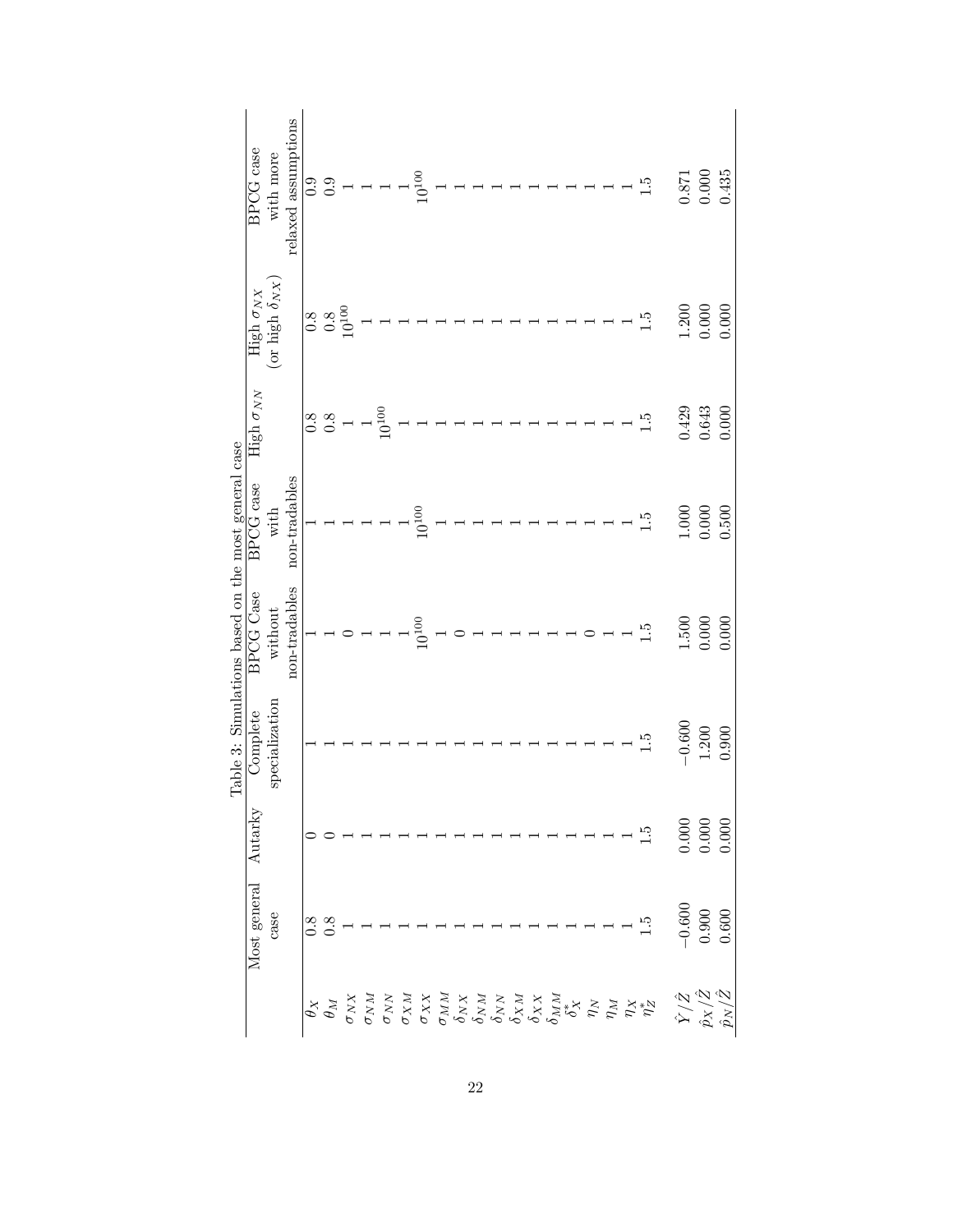### 7 Appendix: Mathematical Solutions

Only four of the equations  $(9)-(13)$  are independent. To see this, substitute eqs.  $(9)$  and  $(10)$  into equation  $(12)$  to get:

$$
p_X(Y_X - E_X) = M
$$

Substituting further from eqs. (7), and (11) yields equation (13).

Section 3: In this case, the detailed solution is given by:

$$
\hat{Y} = \frac{- (\delta_{MX} + \delta_X^* - 1)\hat{p}_X - \hat{\alpha}_M + (1 - \theta_M)\hat{\beta}_M + \theta_M \eta_Z^* \hat{Z}}{\eta_M}
$$

Section 4: The general solutions take the form:

$$
\hat{Y} = \frac{\begin{vmatrix} -(1 - \theta_X)\hat{\alpha}_X + \hat{\beta}_X - \theta_X \eta_Z^* \hat{Z} & -[\sigma_{XX} + (1 - \theta_X)\delta_{XX} + \theta_X \delta_X^*] \\ -\hat{\alpha}_M + (1 - \theta_M)\hat{\beta}_M + \theta_M \eta_Z^* \hat{Z} & (1 - \theta_M)\sigma_{MX} + \delta_{MX} - \theta_M(1 - \delta_X^*) \end{vmatrix}}{\Delta_1}
$$
\n
$$
\hat{p}_X = \frac{\begin{vmatrix} (1 - \theta_X)\eta_X & -(1 - \theta_X)\hat{\alpha}_X + \hat{\beta}_X - \theta_X \eta_Z^* \hat{Z} \\ \eta_M & -\hat{\alpha}_M + (1 - \theta_M)\hat{\beta}_M + \theta_M \eta_Z^* \hat{Z} \end{vmatrix}}{\Delta_1}
$$
\nwhere  $\Delta_1 = \begin{vmatrix} (1 - \theta_X)\eta_X & -[\sigma_{XX} + (1 - \theta_X)\delta_{XX} + \theta_X \delta_X^*] \\ \eta_M & (1 - \theta_M)\sigma_{MX} + \delta_{MX} - \theta_M(1 - \delta_X^*) \end{vmatrix}$ 

The other solutions in Section 4 follow from applying the restrictions listed in the text.

Section 5: The general solutions take the form:

$$
\hat{Y} = \frac{\begin{vmatrix} B_{11} & A_{12} \\ B_{21} & A_{22} \end{vmatrix}}{\Delta_2}
$$

$$
\hat{p}_X = \frac{\begin{vmatrix} A_{11} & B_{11} \\ A_{21} & B_{21} \end{vmatrix}}{\Delta_2}
$$

where

$$
A_{11} = (1 - \theta_X)\eta_X + \frac{\sigma_{XN} + (1 - \theta_X)\delta_{XN}}{\sigma_{NN} + \delta_{NN}} \eta_N
$$
  
\n
$$
A_{12} = -\left\{\sigma_{XX} + (1 - \theta_X)\delta_{XX} + \theta_X\delta_X^* - \frac{\sigma_{NX} + \delta_{NX}}{\sigma_{NN} + \delta_{NN}}[\sigma_{XN} + (1 - \theta_X)\delta_{XN}]\right\}
$$
  
\n
$$
A_{21} = \eta_M + \frac{(1 - \theta_M)\sigma_{MN} + \delta_{MN}}{\sigma_{NN} + \delta_{NN}} \eta_N
$$
  
\n
$$
A_{22} = (1 - \theta_M)\sigma_{MX} + \delta_{MX} - \theta_M(1 - \delta_X^*) + \frac{\sigma_{NX} + \delta_{NX}}{\sigma_{NN} + \delta_{NN}}[(1 - \theta_M)\sigma_{MN} + \delta_{MN}]
$$
  
\n
$$
B_{11} = -\frac{\sigma_{XN} + (1 - \theta_X)\delta_{XN}}{\sigma_{NN} + \delta_{NN}}(\hat{\alpha}_N - \hat{\beta}_N) - (1 - \theta_X)\hat{\alpha}_X + \hat{\beta}_X - \theta_X\eta_Z^* \hat{Z}
$$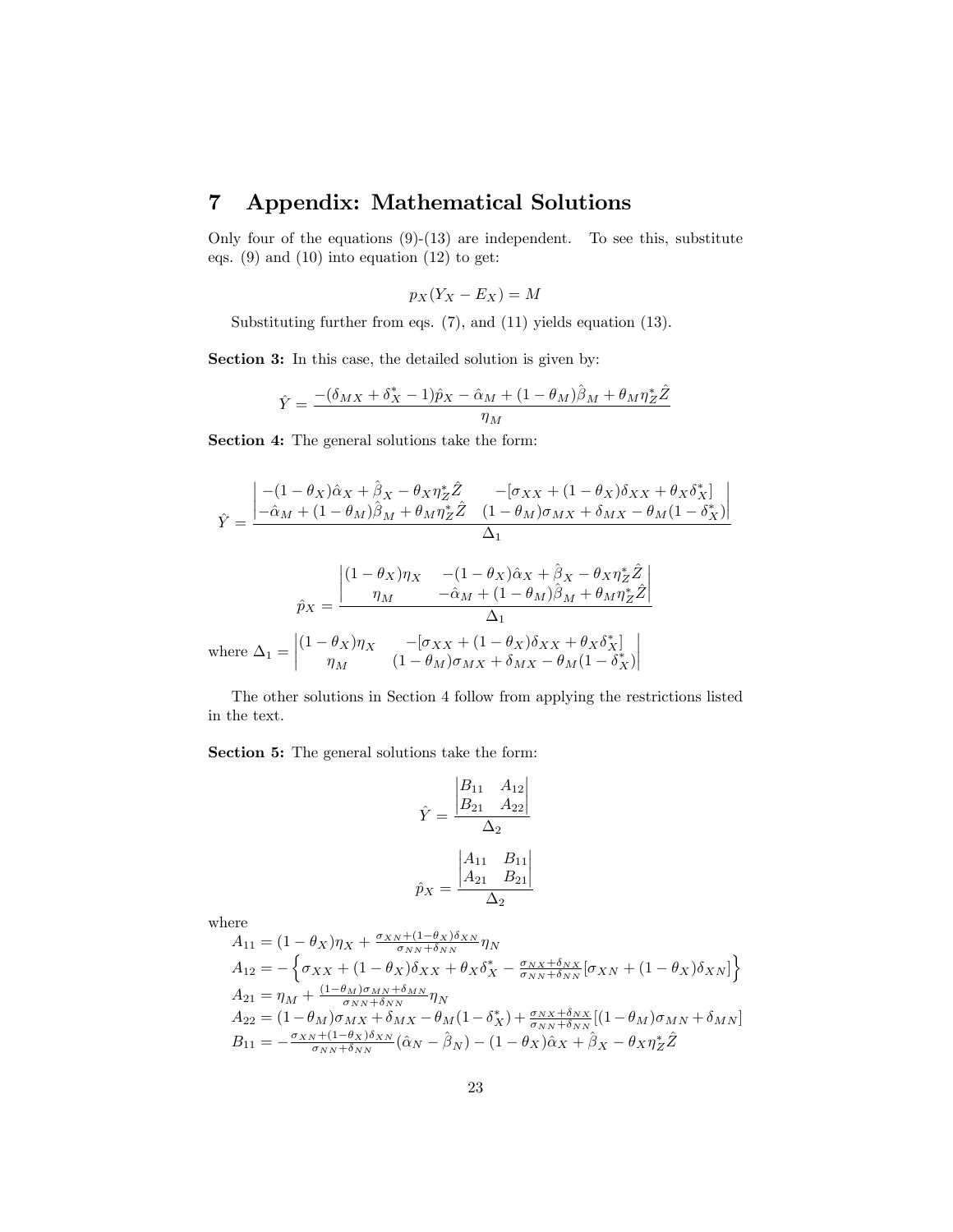$$
B_{21} = -\frac{(1-\theta_M)\sigma_{MN} + \delta_{MN}}{\sigma_{NN} + \delta_{NN}} (\hat{\alpha}_N - \hat{\beta}_N) - \hat{\alpha}_M + (1-\theta_M)\hat{\beta}_M + \theta_M \eta_Z^* \hat{Z}
$$
  
and  $\Delta_2 = \begin{vmatrix} A_{11} & A_{12} \\ A_{21} & A_{22} \end{vmatrix}$ 

The other solutions in Section 5 follow from applying the restrictions listed in the text.

#### References

- J. N. Bhagwati. Immiserizing growth: A geometrical note. Review of Economic Studies,  $25(3):201-205$ , June 1958.
- J. M. Campa and L. S. Goldberg. Exchange rate pass-through into import prices. Review of Economics and Statistics, 87(4):679–690, December 2005.
- Paul Krugman and Lance Taylor. Contractionary effects of devaluation. Journal of International Economics, 8:445-56, August 1978.
- J. S. McCombie and M. Roberts. The role of balance of payments in economic growth. In M. Setterfield, editor, The Economics of Demand-Led Growth. Edward Elgar, 2002.
- Peter McGregor and J. K. Swales. Professor Thirlwall and balance of payments constrained growth. Applied Economics, 17:17-32, 1985.
- Maurice Obstfeld and Kenneth Rogoff. New directions for stochastic open economy models. Journal of International Economics,  $50(1):117-153$ , February 2000.
- Jonathan Perraton. Balance of payments constrained growth and developing countries: An examination of [T]hirlwall's hypothesis. International Review of Applied Economics,  $1(17):1-22$ , 2003.
- A. P. Thirlwall. The balance of payments constraint as an explanation of international growth rate differences. Banca Nazionale del Lavoro Quarterly  $Review, XXXII(128):45–53, March 1979.$
- A. P. Thirlwall. Regional problems are 'balance-of-payments' problems. Regional  $Studies, 14(5):419-425, 1980.$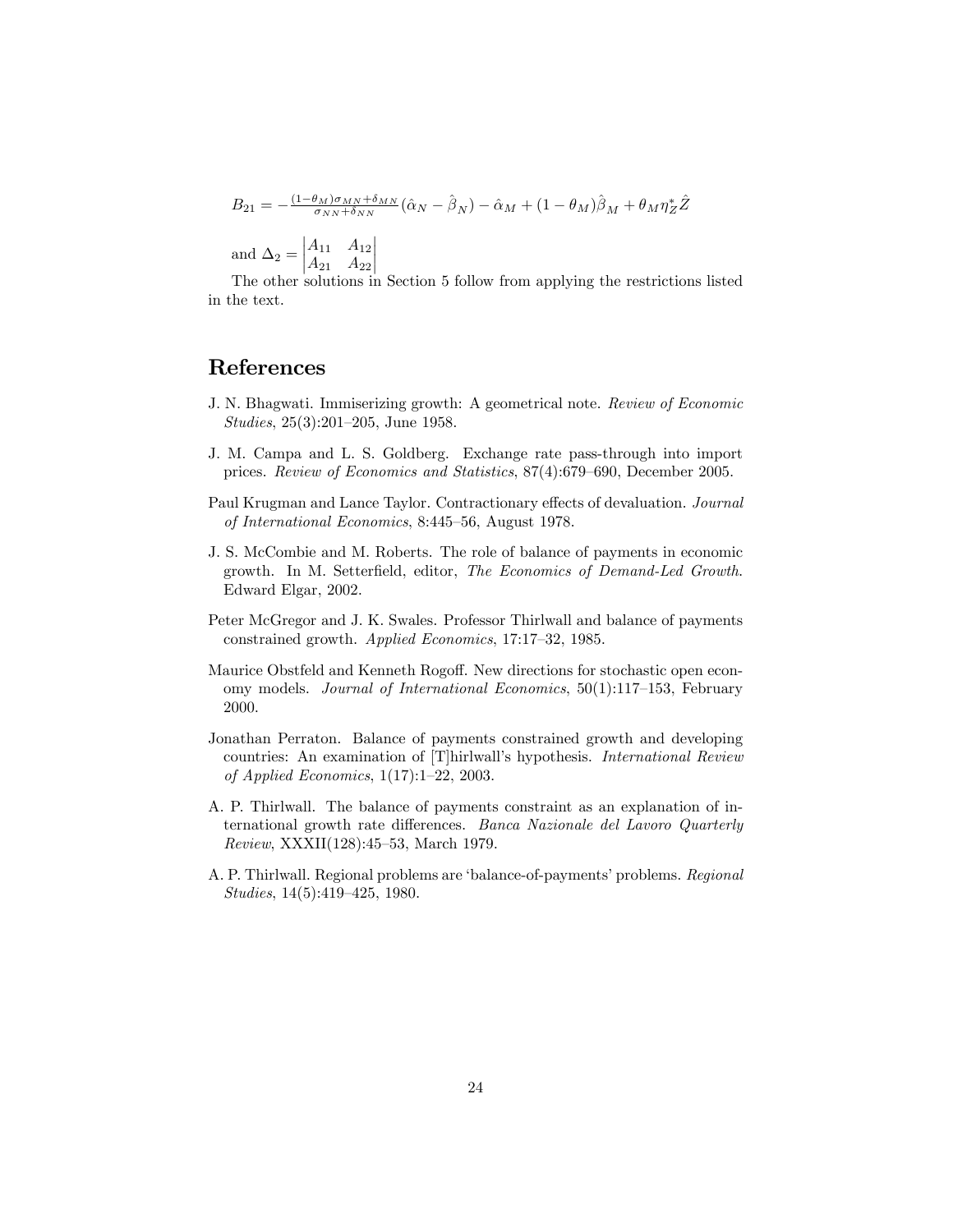

Figure 1: Numerical simulations of the effect of changes in  $\delta_{NM}$  (left hand scale) and  $\sigma_{NM}$  (right hand scale) on  $\hat{Y}/\hat{Z}$ .



Figure 2: Numerical simulations of the effect of changes in  $\delta_{XM}$  (left hand scale) and  $\sigma_{XM}$  (right hand scale) on  $\hat{Y}/\hat{Z}$ .